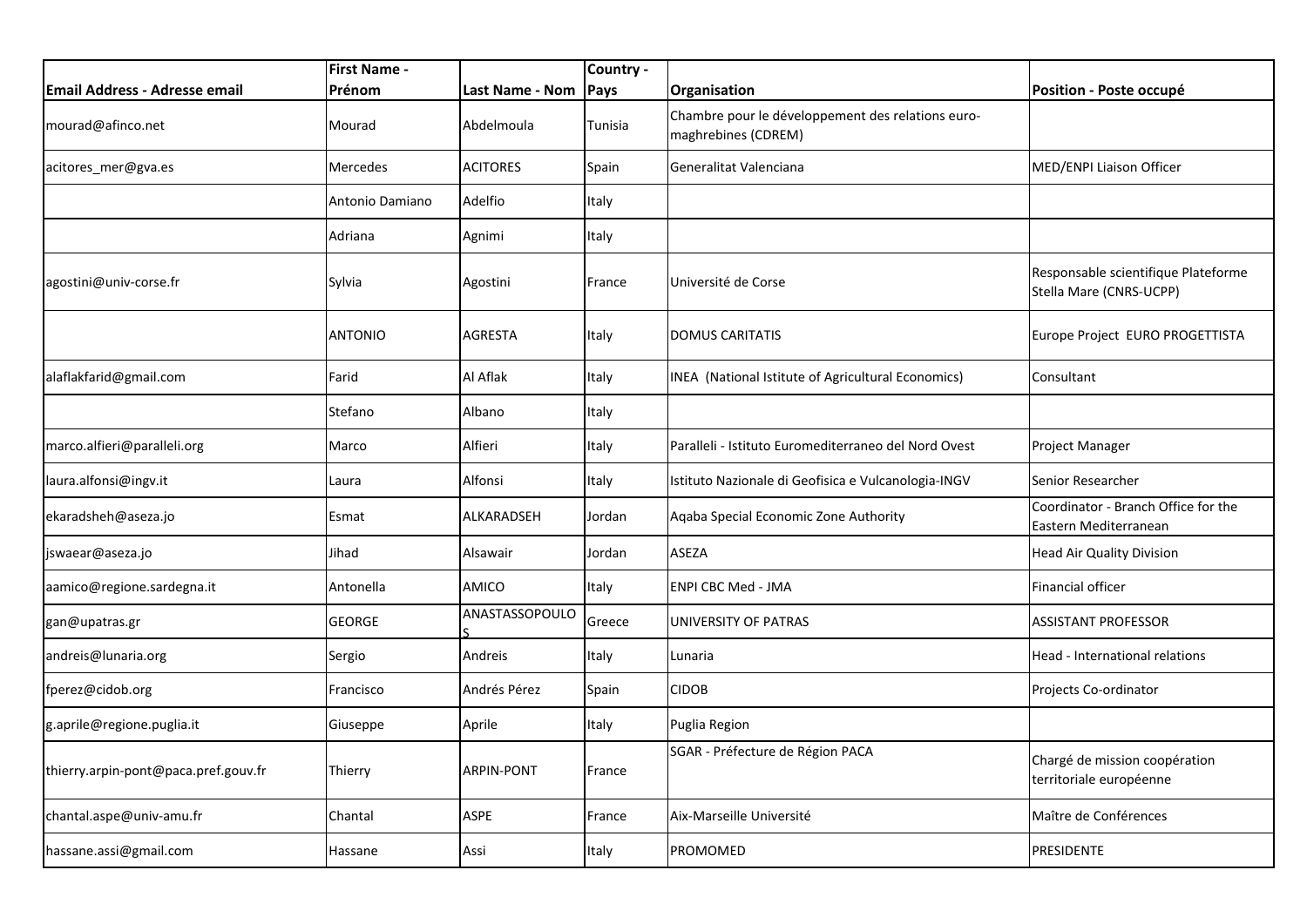|                                    | <b>First Name -</b> |                   | Country - |                                                     |                                                       |
|------------------------------------|---------------------|-------------------|-----------|-----------------------------------------------------|-------------------------------------------------------|
| Email Address - Adresse email      | Prénom              | Last Name - Nom   | Pays      | Organisation                                        | Position - Poste occupé                               |
| Gemma.Aubarell@bibalex.org         | Gemma               | AUBARELL          | Spain     | Anna Lindh Foundation                               | Head of the Programme Coordination<br>Unit            |
| augustop@augustuscolor.it          | Augusto             | Pelliccia         | Italy     |                                                     |                                                       |
| a.aureli@ice.it                    | ALESSANDRO          | AURELI            | Italy     | ICE- Italian Trade Promotion Agency                 | Officer                                               |
| audrey.azilazian@coopmed.eu        | Audrey              | Azilazian         | France    | <b>COOPMED</b>                                      | Comité de pilotage                                    |
| cinzia.bacigalupo@itabc.cnr.it     | CINZIA              | <b>BACIGALUPO</b> | Italy     | <b>CNR ITABC</b>                                    | researcher                                            |
|                                    | Silvia              | <b>Baita</b>      | Italy     | <b>IMC</b> Europe                                   | Responsabile progettazione UE                         |
|                                    | Antonio Damiano     | Balenzano         | Italy     |                                                     |                                                       |
|                                    | Filippo             | Balistreri        | Italy     |                                                     |                                                       |
| fabio.ballini@unige.it             | Fabio               | <b>Ballini</b>    | Italy     | CIRT - University of Genova                         | Project manager                                       |
|                                    | Ettore              | Bambi             | Italy     | Innova.Menti                                        | manager                                               |
| Iuliu.Bara@mdrt.ro                 | Luliu               | <b>BARA</b>       | Romania   | <b>Black Sea Programme</b>                          | Director of the Joint Managing<br>Authrority          |
| flavia.barca@fastwebnet.it         | Flavia              | <b>Barca</b>      | Italy     | Institute for Media Economics - Fondazione Rosselli | Director                                              |
| mbartocci@gmail.com                | Monica              | Bartocci          | Italy     | Fondazione Rosselli                                 | in charge of communications and<br>external relations |
| ebasiouny@yahoo.com                | Ebtehal             | <b>BASIOUNY</b>   | Egypt     | Ministry of International Cooperation               | Senior Economic Specialist                            |
| luca.battaglini@intesasanpaolo.com | Luca                | Battaglini        | Italy     | Intesa Sanpaolo                                     | Relazioni Istituzionali                               |
|                                    | Francesca           | Battistelli       | Italy     |                                                     |                                                       |
| alessandro.bechini@oxfamitalia.org | Alessandro          | Bechini           | Italy     | Oxfam Italia                                        | Institutional Partnership Development                 |
| ilaria@csm.toscana.it              | Ilaria              | Bedeschi          | Italy     | Centro Sperimentale del Mobile e dell'Arredamento   | innovation area                                       |
|                                    | Nuria               | <b>Bedos</b>      | Spain     |                                                     |                                                       |
|                                    | Silvia              | Bellacicco        | Italy     | Region of Lazio                                     | Europlanning support                                  |
| antonello.belli@studiobelli.org    | Antonello           | Belli             | Italy     | Cardarelli Hospital of Naples                       | Medical Doctor - Project Manager                      |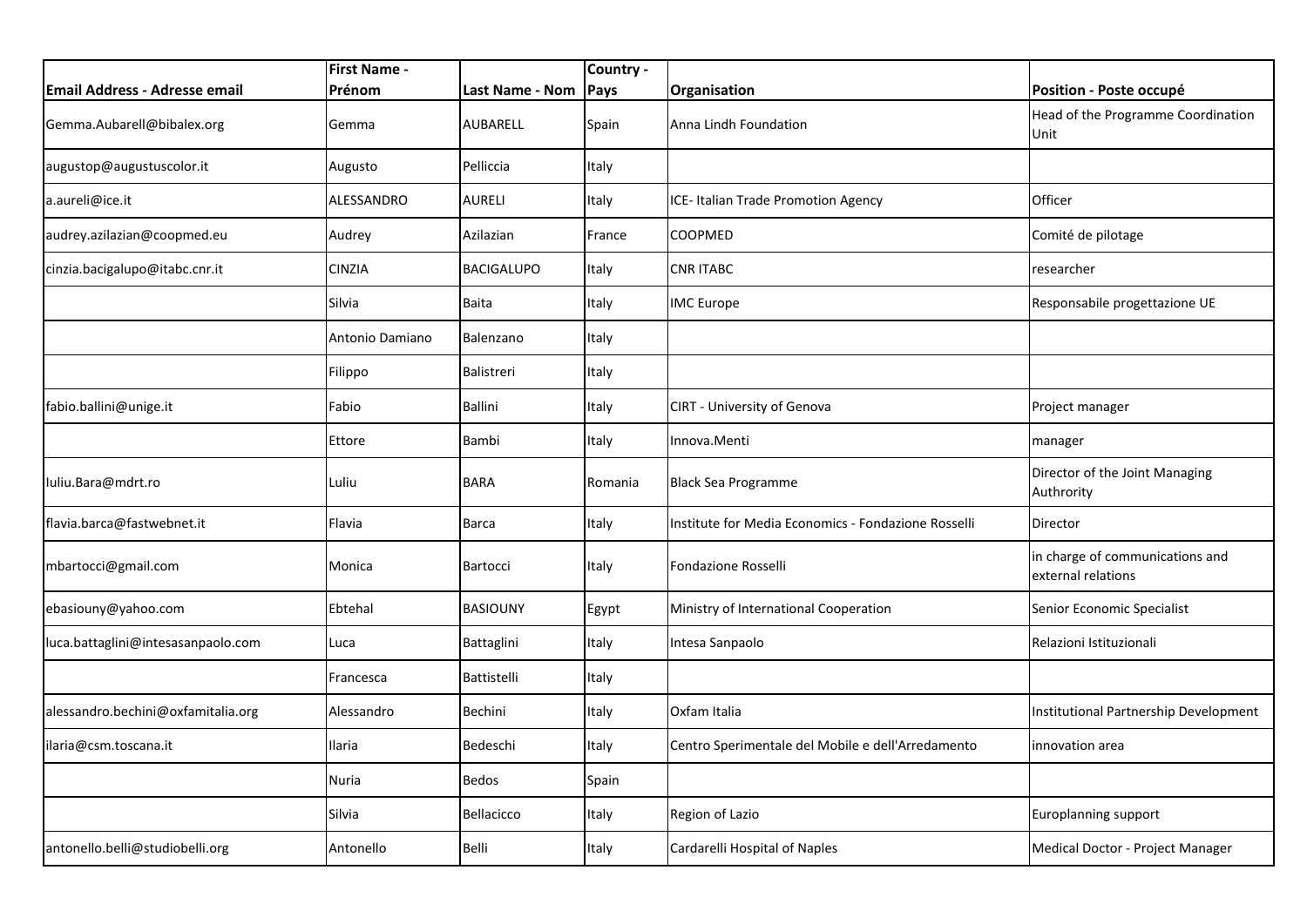|                                          | <b>First Name -</b> |                        | Country - |                                                                            |                                                         |
|------------------------------------------|---------------------|------------------------|-----------|----------------------------------------------------------------------------|---------------------------------------------------------|
| <b>Email Address - Adresse email</b>     | Prénom              | <b>Last Name - Nom</b> | Pays      | Organisation                                                               | Position - Poste occupé                                 |
| ferruccio.bellicini@africaconsulting.net | FERRUCCIO           | <b>BELLICINI</b>       | Tunisia   | Chambre pour le développement des relations euro-<br>maghrébines (CDREM)   | SECRETARY GENERAL                                       |
| dg-pbaac.servizio5@beniculturali.it      | Maria Grazia        | Bellisario             | Italy     | Ministero per i beni e le attività culturali                               | Direttore Servizio architettura e arte<br>contemporanee |
| a.belloni@biclazio.it                    | Andrea              | Belloni                | Italy     | <b>BIC Lazio</b>                                                           | EU department                                           |
| fernando.benavente@valencia.ifes.es      | FERNANDO            | <b>BENAVENTE</b>       | Spain     | INSTITUTO DE FORMACION Y ESTUDIOS SOCIALES (IFES)                          | DIRECTOR COMUNIDAD VALENCIANA                           |
| paolaberbeglia@associazionecrea.org      | Paola               | Berbeglia              | Italy     | CIPSI - Coordinamento Iniziative Popolari di Solidarietà<br>Internazionale |                                                         |
|                                          | lorio               | <b>Biliotti</b>        | Italy     |                                                                            |                                                         |
|                                          | Paul Antoine        | Bisgambiglia           | France    |                                                                            |                                                         |
|                                          | Marina              | Bistolfi               | Italy     | Fondazione Fabbrica Europa per le arti contemporanee                       |                                                         |
|                                          | Ugo                 | Boca                   | Italy     |                                                                            |                                                         |
| bocci@federculture.it                    | Claudio             | <b>BOCCI</b>           | Italy     | Federculture                                                               | Project manager                                         |
| andrea.boggiano@regione.toscana.it       | Andrea              | Boggiano               | Italy     | Region of Tuscany                                                          | Funzionario                                             |
| carlos.bolanos@interact-eu.net           | Carlos              | <b>Bolaños</b>         | Spain     | <b>INTERACT ENPI</b>                                                       | Project Manager                                         |
|                                          | Stefano             | <b>Bonfa</b>           | Italy     |                                                                            |                                                         |
| c.bordi@rpr-spa.it                       | Claudio             | Bordi                  | Italy     | Risorse per Roma                                                           | project manager                                         |
| sandra.boto@gmail.com                    | SANDRA              | <b>BOTO</b>            | Portugal  | UNIVERSITY OF ALGARVE                                                      | <b>RESEARCHER</b>                                       |
| riccardo.bozzo@unige.it                  | Riccardo            | <b>BOZZO</b>           | Italy     | University of Genoa - CIRT                                                 | Professor                                               |
|                                          | Marilena            | <b>Branchina</b>       | Italy     | navicel                                                                    | Project Manager                                         |
| matteo.briganti@tta.com.es               | Matteo              | Briganti               | Italy     | Trama TecnoAmbiental                                                       | Project Engineer                                        |
| sabrina.brutto@doncalabria.it            | Sabrina             | <b>Brutto</b>          | Italy     | Don Calabria Institute                                                     | Project manager                                         |
|                                          | <b>Anne Marie</b>   | <b>Bruyas</b>          | France    |                                                                            |                                                         |
| raffaella.bruzzone@lig.camcom.it         | Raffaella           | <b>Bruzzone</b>        | Italy     | Unioncamere Liguria                                                        | <b>Head of Eu Affairs</b>                               |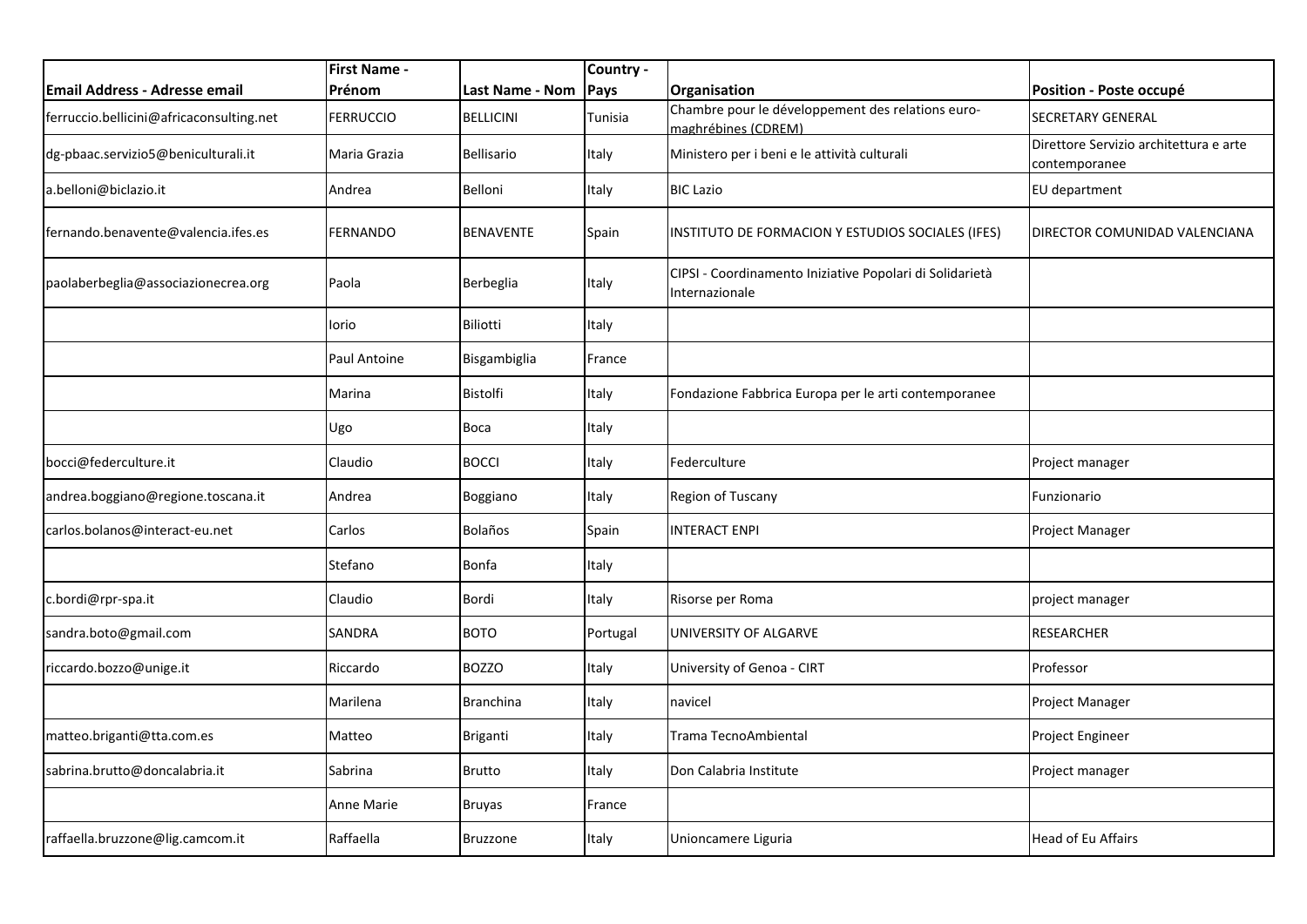|                                       | <b>First Name -</b> |                   | Country - |                                                                   |                                                           |
|---------------------------------------|---------------------|-------------------|-----------|-------------------------------------------------------------------|-----------------------------------------------------------|
| <b>Email Address - Adresse email</b>  | Prénom              | Last Name - Nom   | Pays      | Organisation                                                      | Position - Poste occupé                                   |
| gbudo@gencat.cat                      | <b>GLORIA</b>       | <b>BUDÓ ROGER</b> | Spain     | GENERALITAT DE CATALUNYA - SECRETARIA D'AFERS<br><b>EXTERIORS</b> | Afers Unió Europea                                        |
|                                       | Giulio              | <b>Bugarini</b>   | Italy     |                                                                   |                                                           |
| e.cabras@open-med.eu                  | Emanuele            | Cabras            | Italy     | Centro Servizi per le Imprese - CCIAA Cagliari                    | Consultant for ENPI ShMILE project                        |
|                                       | Giovanni            | Cafiero           | Italy     | telos srl                                                         | legale rappresentante                                     |
|                                       | Paola               | Calicchia         | Italy     | Inst. of Acoustics and Sensors - National Research Council        | Researcher                                                |
|                                       | Carmelo             | Cantone           | Italy     |                                                                   |                                                           |
|                                       | Margherita          | Cappelletto       | Italy     |                                                                   |                                                           |
| marialauracappellini@libero.it        | Maria Laura         | Cappellini        | Italy     |                                                                   |                                                           |
| info@teatropotlach.org                | Livia               | Caputo            | Italy     | Teatro Potlach                                                    | European project                                          |
| europa@comune.ciampino.roma.it        | Sandro              | Caracci           | Italy     | Comune di Ciampino                                                | Funzionario responsabile ufficio Risorse                  |
| claudio.carpineti@gmail.com           | Claudio             | Carpineti         | Italy     | Consel srl                                                        | Consigliere delegato                                      |
| Sophie.Carre@ct-corse.fr              | Sophie              | CARRÉ             | France    | Collectivité Territoriale Corse                                   | Chargée de mission coopération<br>territoriale européenne |
| montse.carrenyo@porttarragona.cat     | <b>MONTSERRAT</b>   | <b>CARREÑO</b>    | Spain     | <b>TARRAGONA PORT AUTHORITY</b>                                   | Départament d'Innovation                                  |
| vcarta@regione.sardegna.it            | Valentina           | <b>CARTA</b>      | Italy     | <b>ENPI CBC Med - JMA</b>                                         | <b>Head of Accounting section</b>                         |
| carucci@unica.it                      | Alessandra          | CARUCCI           | Italy     | University of Cagliari                                            | MAPMED project                                            |
|                                       | Roberto             | Casagni           | Italy     |                                                                   |                                                           |
|                                       | Raffaella           | Casotti           | Italy     | Stazione Zoologica A. Dohrn                                       | Ricercatore                                               |
|                                       | Roberto             | Cassami           | Italy     |                                                                   |                                                           |
| benedetta.cassani@uniroma1.it         | Benedetta           | Cassani           | Italy     | Sapienza, Università di Roma                                      |                                                           |
| scastaneda@fundacion-biodiversidad.es | Sonia               | Castañeda         | Spain     | Fundación Biodiversidad                                           | Director                                                  |
| enpi.med@regione.sardegna.it          | Anna                | CATTE             | Italy     | <b>ENPI CBC Med - JMA</b>                                         | Director                                                  |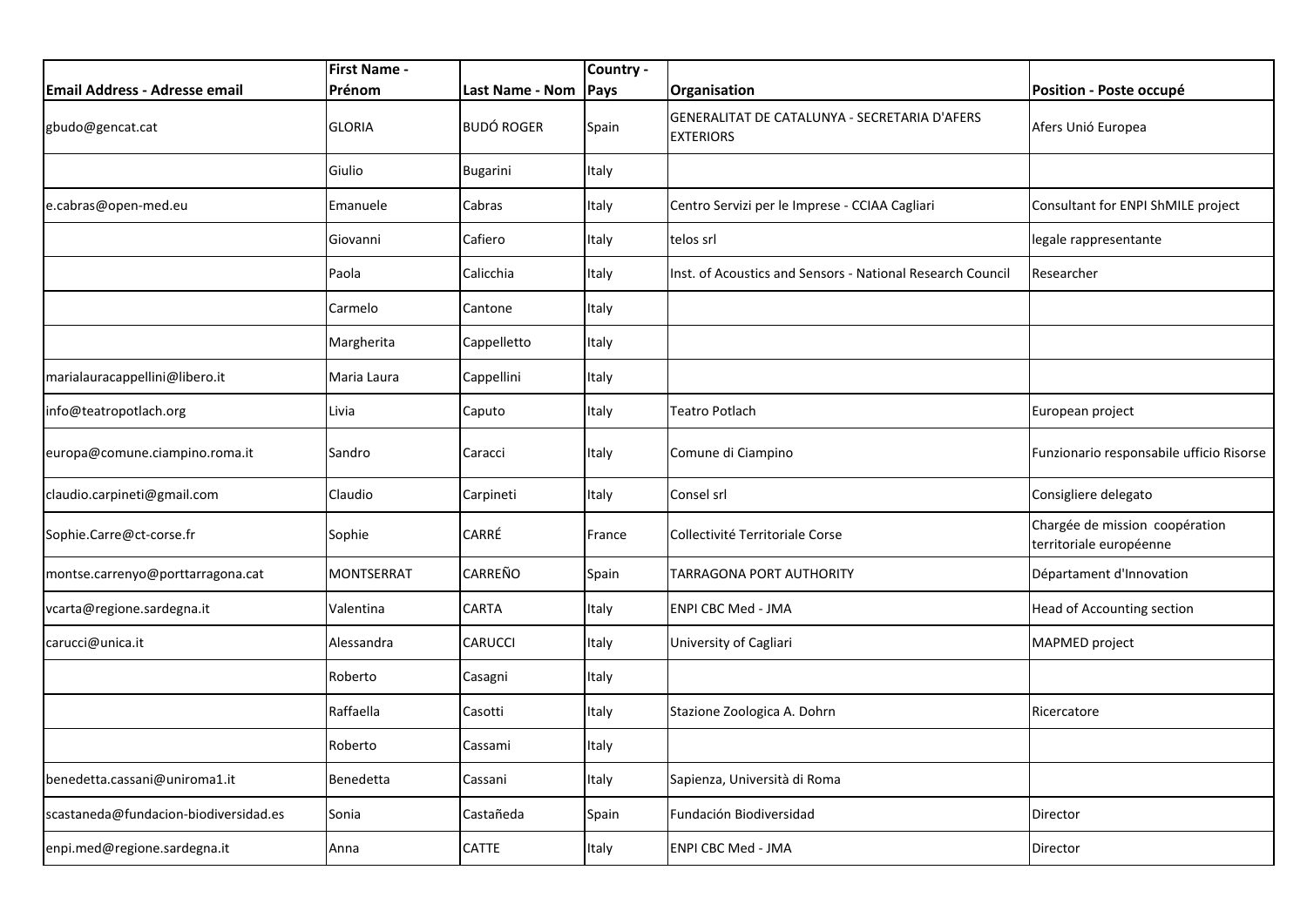|                                     | <b>First Name -</b> |                 | Country - |                                                                                       |                                   |
|-------------------------------------|---------------------|-----------------|-----------|---------------------------------------------------------------------------------------|-----------------------------------|
| Email Address - Adresse email       | Prénom              | Last Name - Nom | Pays      | Organisation                                                                          | Position - Poste occupé           |
| luigicarmine.cazzato@uniba.it       | Luigi               | Cazzato         | Italy     | Università di Bari                                                                    | Associate professor               |
| riccardo.ceccarelli@enea.it         | Riccardo            | Ceccarelli      | Italy     | <b>ENEA</b>                                                                           | Senior Researcher                 |
|                                     | Luciano             | Cessari         | Italy     |                                                                                       |                                   |
| anchessa@regione.sardegna.it        | Antonello           | Chessa          | Italy     | Regione Sardegna                                                                      | Officer                           |
|                                     | Elena               | Chiaberge       | Italy     | <b>COPEAM</b>                                                                         | Communication officer             |
| f.chiu@libero.it                    | Francesco           | Chiucchiurlotto | Italy     | Reset fondazione per EE LL                                                            | Presidente                        |
|                                     | Mohammed            | Choura          |           |                                                                                       |                                   |
|                                     | Laura               | Cicchetti       | Italy     |                                                                                       |                                   |
|                                     | Saverio             | Ciminelli       | Italy     |                                                                                       |                                   |
| cioce@sudgestaid.it                 | Diego               | Cioce           | Italy     | Sudgestaid S.C.a.R.L.                                                                 | Project Officer                   |
|                                     | Maria               | Cipolla         | Italy     |                                                                                       |                                   |
| pcoccollone@regione.sardegna.it     | Piero               | COCCOLLONE      | Italya    | <b>ENPI CBC Med - JMA</b>                                                             | <b>Head of Certification Unit</b> |
|                                     | Giuseppina          | Colarusso       | Italy     |                                                                                       |                                   |
| andrea_columbano@hotmail.com        | Andrea              | Columbano       | Italy     | Master in International Relations - Università Cattolica Sacro<br><b>Cuore Milano</b> |                                   |
| toticolumbano@alice.it              | Salvatore           | Columbano       | Italy     |                                                                                       |                                   |
| luis.conde.galdo@everis.com         | Luis                | Conde           | Spain     | everis Spain, SL                                                                      | Director                          |
| laura.congia@csimprese.it           | Laura               | Congia          | Italy     | Centro Servizi Promozionali per le Imprese                                            |                                   |
| cconstantinou@planning.gov.cy       | Constantia          | CONSTANTINOU    | Cyprus    | <b>Planning Bureau</b>                                                                | Planning Officer                  |
|                                     | Giulio              | Conte           | Italy     |                                                                                       |                                   |
| Remy-Antoine.CONTI@cote-azur.cci.fr | Rémy-Antoine        | CONTI           | France    | Chambre de Commerce et d'Industrie Nice Côte d'Azur                                   | ShMILE 2 project                  |
|                                     | Ángel               | Contreras       | Spain     | FPA EL LEGADO ANDALUSÍ                                                                | European Project Manager          |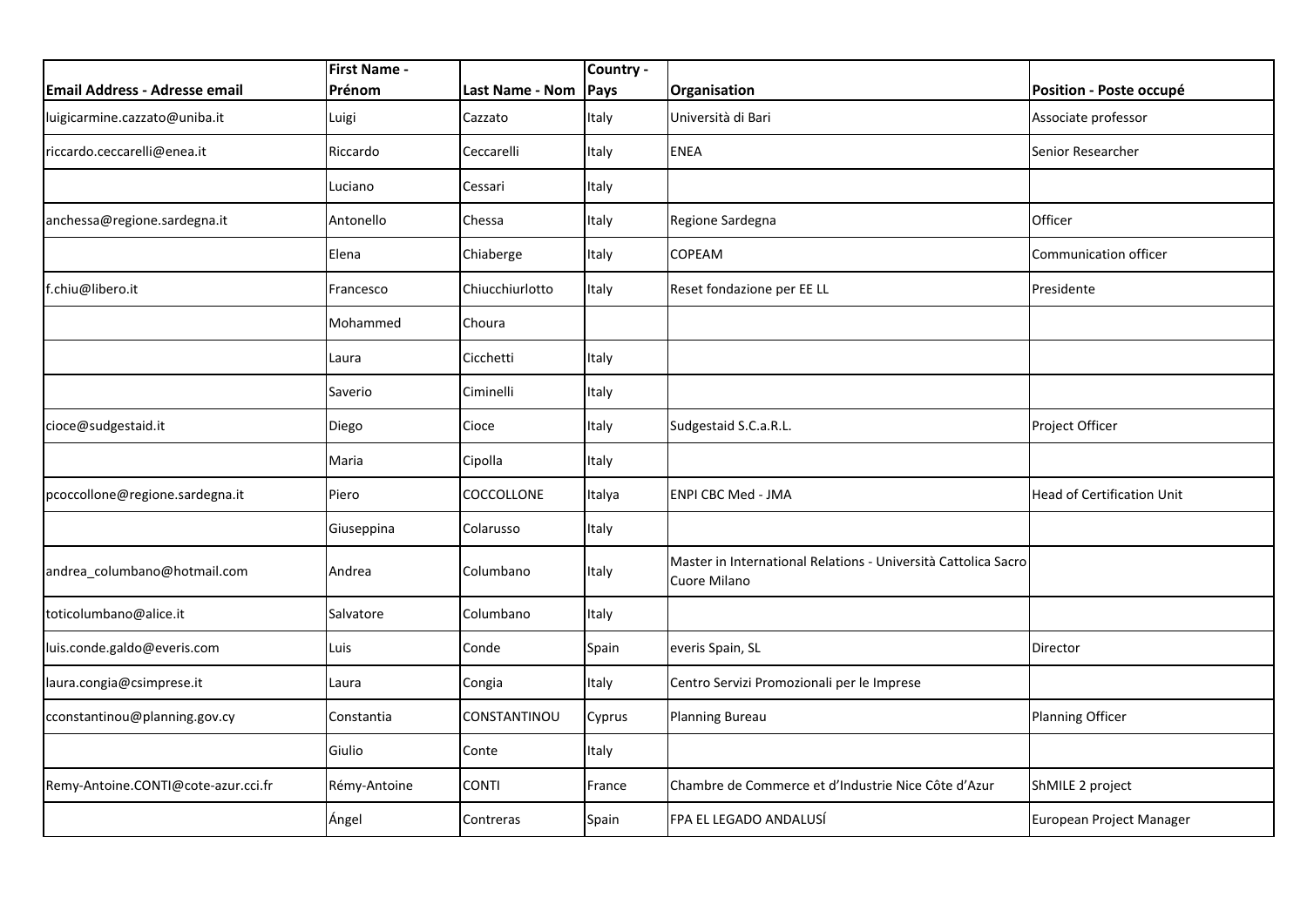|                                      | <b>First Name -</b> |                 | Country - |                                                   |                                                         |
|--------------------------------------|---------------------|-----------------|-----------|---------------------------------------------------|---------------------------------------------------------|
| <b>Email Address - Adresse email</b> | <b>Prénom</b>       | Last Name - Nom | Pays      | Organisation                                      | Position - Poste occupé                                 |
| fausta.corda@ec.europa.eu            | Fausta              | CORDA           | Italy     | European Commission - DG Regional Policy          | Programme Manager                                       |
| i.corsi@biclazio.it                  | Ilaria              | Corsi           | Italy     | BIC Lazio - Technical Assistance to Lazio Region  | Head of "European projects" Unit                        |
| laurence.costa@paca.pref.gouv.fr     | Laurence            | Costa           | France    | Préfecture de région Provence Alpes Côte d'Azur   | Assistante technique des programmes<br><u>européens</u> |
|                                      | Luciano             | Costantini      | Italy     | <b>OICS</b>                                       |                                                         |
|                                      | Laura               | Craba           | Italy     |                                                   |                                                         |
|                                      | Fabio               | Croccolo        | Italy     |                                                   |                                                         |
|                                      | Angela              | Crolla          | Italy     |                                                   |                                                         |
| scubadda@regione.sardegna.it         | Silvia              | <b>CUBADDA</b>  | Italy     | <b>ENPI CBC Med - JTS</b>                         | Assistant                                               |
| battistina.cugusi@gmail.com          | <b>Battistina</b>   | Cugusi          | Italy     | CeSPI - Centro Studi Politica Internazionale      | Senior Researcher                                       |
| rdabbouri@aseza.jo                   | Rasha               | Dabbouri        | Jordan    | Aqaba Special Economic Zone Authority (ASEZA)     | IT Consultant - AEC                                     |
| c.dabdoub-nasser@euromedheritage.net | Christiane          | DABDOUB-NASSER  |           | EuroMed Heritage 4                                | Team Leader                                             |
|                                      | Franco              | D'Amore         | Italy     |                                                   |                                                         |
| s.danzi@italcementi.it               | Stefania            | Danzi           | Italy     | Italcementi Group                                 | International Relations Manager                         |
|                                      | Massimiliano        | Davì            | Italy     | Regione Lazio                                     | Funzionario                                             |
| shako1981@gmail.com                  | Shay                | David           | Israel    | IDC                                               | Head of Local Government Reforms<br>Project             |
|                                      | Gala                | De Bastida      | Spain     | AMEC                                              | Coordinator of Projects and<br>Cooperation              |
| f.degrano@fincalabra.it              | Francesco           | De Grano        | Italy     | Fincalabra                                        | Consultant                                              |
|                                      | Sandro              | De Luca         | Italy     | <b>CISP</b>                                       | Area manager - Africa                                   |
|                                      | Lorenza             | de Maria        | Italy     | Regione Lazio - Assessorato Cultura, Arte e Sport | Responsabile P.O. - Ufficio Progetti<br>Europei         |
|                                      | Anna                | De Meo          | Italy     | <b>CNR ITABC</b>                                  | technician                                              |
| r.desantis@energetica.eu             | rosa                | de santis       | Italy     | energetica scarl                                  |                                                         |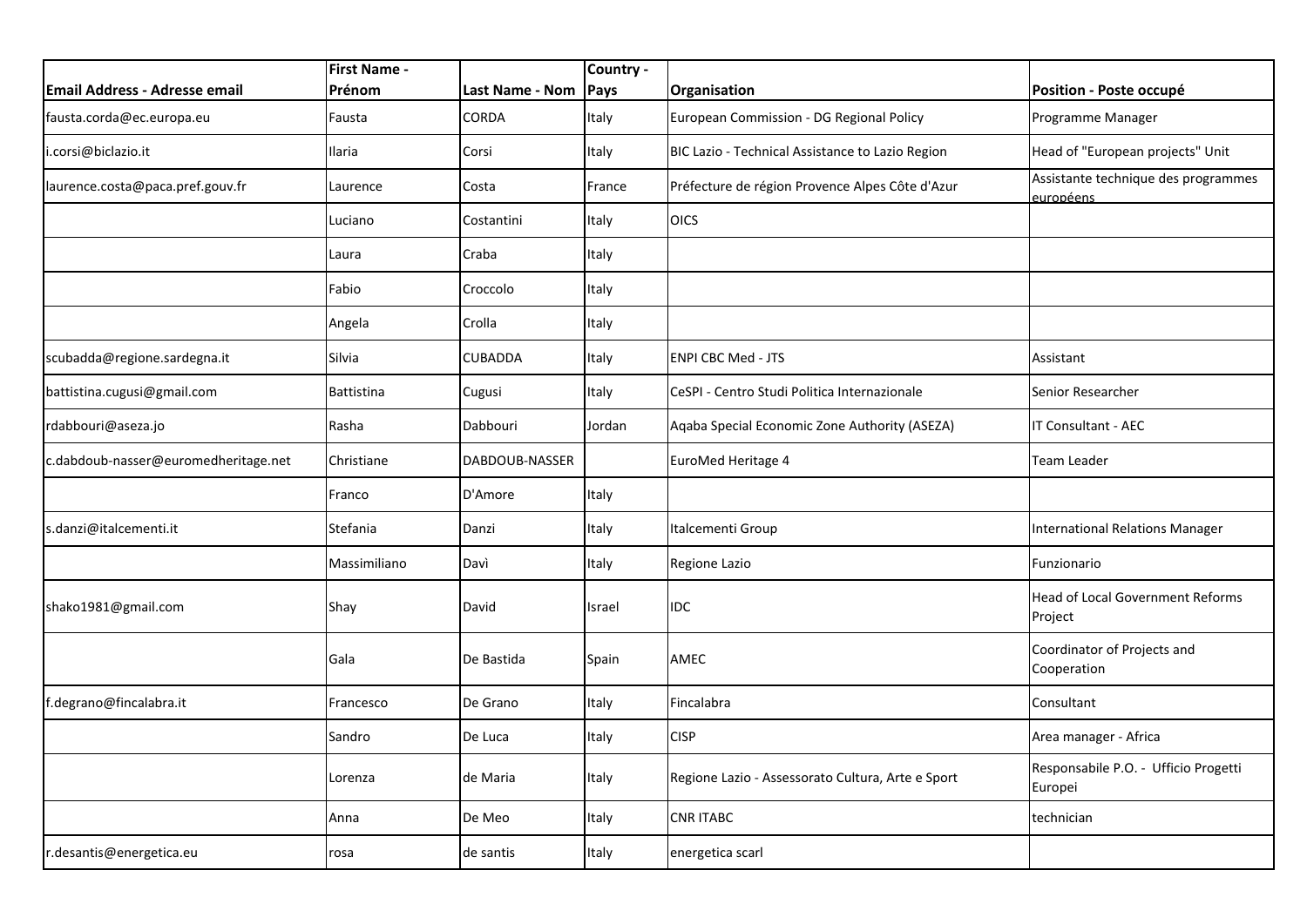|                                       | <b>First Name -</b> |                  | Country - |                                                                         |                                                           |
|---------------------------------------|---------------------|------------------|-----------|-------------------------------------------------------------------------|-----------------------------------------------------------|
| Email Address - Adresse email         | Prénom              | Last Name - Nom  | Pays      | Organisation                                                            | Position - Poste occupé                                   |
| marco.delpanta@esteri.it              | Marco               | <b>DEL PANTA</b> | Italy     | Ministry of Foreign Affairs DG Euopean Union                            | Minister plenipotentiary                                  |
|                                       | Marianna            | Della Regione    | Italy     |                                                                         |                                                           |
| c.dellavolpe@legacoopsardegna.it      | Carla               | Della Volpe      | Italy     | Lega delle Cooperative e Mutue                                          |                                                           |
|                                       | Laura               | Dell'agostino    | Italy     |                                                                         |                                                           |
|                                       | Giuseppe            | <b>Demartis</b>  | Italy     | Centro Studi Internazionale Arkegos                                     | General Co-ordinator                                      |
|                                       | Daniele             | Dendi            | Italy     |                                                                         |                                                           |
| michel.denis@univ-amu.fr              | Michel              | <b>DENIS</b>     | France    | Mediterranean Institute of Oceanography                                 | emeritus research director CNRS                           |
|                                       | Marco               | Dessi            | Italy     |                                                                         |                                                           |
| pdibiase@REGIONPACA.FR                | Patricia            | <b>DI BIASE</b>  | France    | Région Provence-Alpes-Côte d'Azur                                       | Chargée de mission coopération<br>territoriale européenne |
|                                       | Silvana             | Di Bono          | Italy     |                                                                         |                                                           |
| pinodibuduo@gmail.com                 | Pino                | Di Buduo         | Italy     | Associazione Teatro Potlach                                             | Artistic director                                         |
| poncalabria@unitus.it                 | Benedetto           | Di Fazio         | Italy     | Università della Tuscia - Dipartimento di Scienze dei Beni<br>Culturali | Borsista di ricerca                                       |
| mdifresco@ismett.edu                  | Maurizio            | Di Fresco        | Italy     | <b>ISMETT</b>                                                           | <b>International Patient Services</b>                     |
| ufficioeuropa@provincia.matera.it     | Francesco Paolo     | Di Ginosa        | Italy     | Ufficio Europa Provincia Matera                                         | Project Manager                                           |
| cdigiorgio@regione.lazio.it           | Carmela             | Di Giorgio       | Italy     | Regione Lazio                                                           | Dirigente                                                 |
| cdigiorgio@regione.lazio.it           | Carmela             | DI GIORGIO       | Italy     | Lazio Region - Cooperation and territorial marketing                    | Director                                                  |
| anto.digiov@libero.it                 | Antonietta          | Di Giovanni      | Italy     | Università degli Studi di Napoli "L'Orientale"                          | Degree Political Sciences Asia - Africa                   |
| mariano.digraziano@regione.sicilia.it | Mariano             | Di Graziano      | Italy     | Regione Siciliana                                                       | Dirigente                                                 |
|                                       | Rosa Anna           | Di Lella         | Italy     |                                                                         |                                                           |
|                                       | Domenico            | Di Mauro         | Italy     | <b>INGV</b>                                                             | Scientist                                                 |
| presidenza@fondazioneitsbact.it       | Aniello             | Di Vuolo         | Italy     | <b>Fondazione ITS BACT</b>                                              | Presidente                                                |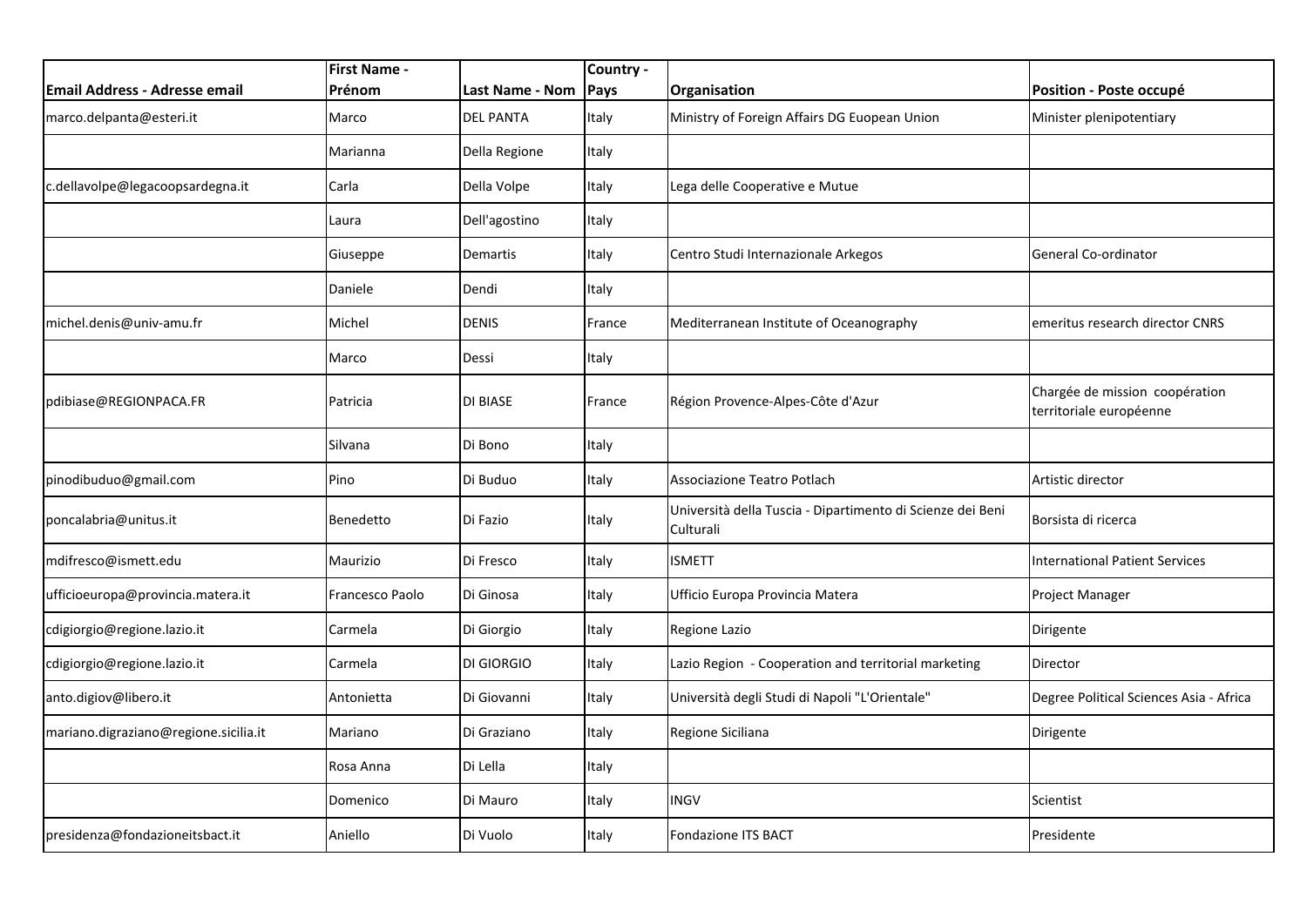|                                      | <b>First Name -</b> |                   | Country -      |                                                                               |                                                                      |
|--------------------------------------|---------------------|-------------------|----------------|-------------------------------------------------------------------------------|----------------------------------------------------------------------|
| <b>Email Address - Adresse email</b> | Prénom              | Last Name - Nom   | Pays           | Organisation                                                                  | Position - Poste occupé                                              |
|                                      | Giovanni            | Diana             | Italy          |                                                                               |                                                                      |
| rdilengite@libero.it                 | Raffaele            | Dilengite         | Italy          | its-bact foundation                                                           | consultant-member pmi consulting<br>coop s.c. associated to ITS-BACT |
|                                      | Marcello            | Dimitri           | Italy          |                                                                               |                                                                      |
| sophie.ditlecadet@gmail.com          | Sophie              | Ditlecadet        | France         | Commission Interméditerranéenne                                               |                                                                      |
| andrea.dominici@hotmail.it           | Andrea              | Dominici          | Italy          | Agrosphere (Italie) SITOS Consulting (Tunisie)                                | consultant pour agrosphere, associé de<br><b>Sitos Consulting</b>    |
|                                      | <b>Dalila</b>       | D'Oppido          | Italy          | Ricerca e Cooperazione NGO                                                    | Desk officer                                                         |
| coordinateur.stc@italietunisie.eu    | ANNA                | DORANGRICCHIA     | Italy          | JTS ENPI CBC PROGRAMME ITALY TUNISIA                                          | <b>JTS COORDINATOR</b>                                               |
| juan.moreno@uca.es                   | Vanesa              | Durán-Grados      | Spain          | Universidad de Cádiz                                                          | Professor                                                            |
| hanchi.fethi@anme.nat.tn             | Fathi               | <b>EL HANCHI</b>  | Tunisia        | Agence Nationale pour la Maîtrise de l'Energie                                | <b>RELS project</b>                                                  |
| ernoux vinc@gva.es                   | Vincent             | <b>ERNOUX</b>     | <b>Belgium</b> | Generalitat Valenciana                                                        | Coordinator Liaison Office ENPI CBC<br>Med / ETC Med                 |
| ezztips@link.net                     | Alaa                | EZZ               | Egypt          | Federation of Egyptian Chambers of Commerce                                   | <b>Secretary General</b>                                             |
| jfabregas@ascame.org                 | Jordi               | Fabregas          | Spain          | <b>ASCAME</b>                                                                 | technical director                                                   |
| fadda@unica.it                       | Paolo               | Fadda             | Italy          | Università degli Studi di Cagliari                                            | Professore                                                           |
|                                      | Roberta             | Fais              | Italy          |                                                                               |                                                                      |
| falcitelli@cisp-ngo.org              | <b>GIANLUCA</b>     | <b>FALCITELLI</b> | Italy          | CISP - Comitato Internazionale per lo Sviluppo dei Popoli                     | Area Manager Middle East & Asia                                      |
|                                      | Fulvia              | Fanciulli         | Italy          |                                                                               |                                                                      |
| mariofaralli77@gmail.com             | Mario               | Faralli           | Italy          | studio europrogettazione faralli                                              | Esperto EIPA - Europrogettista                                       |
| dfatta@ucy.ac.cy                     | Despo               | Fatta-Kassinos    | Cyprus         | NIREAS-IWRC, University of Cyprus                                             | Director, Assistant Professor                                        |
| arcs.mediterraneo@gmail.com          | D'amico             | Federica          | Italy          | arci cultura e sviluppo                                                       | project                                                              |
|                                      | Simona              | Federico          | Italy          |                                                                               |                                                                      |
| maria@iat.es                         | Maria               | Fernandez         | Spain          | IAT - Andalusian Institute of Technology - Instituto Andaluz<br>de Tecnología | Director of International Unit                                       |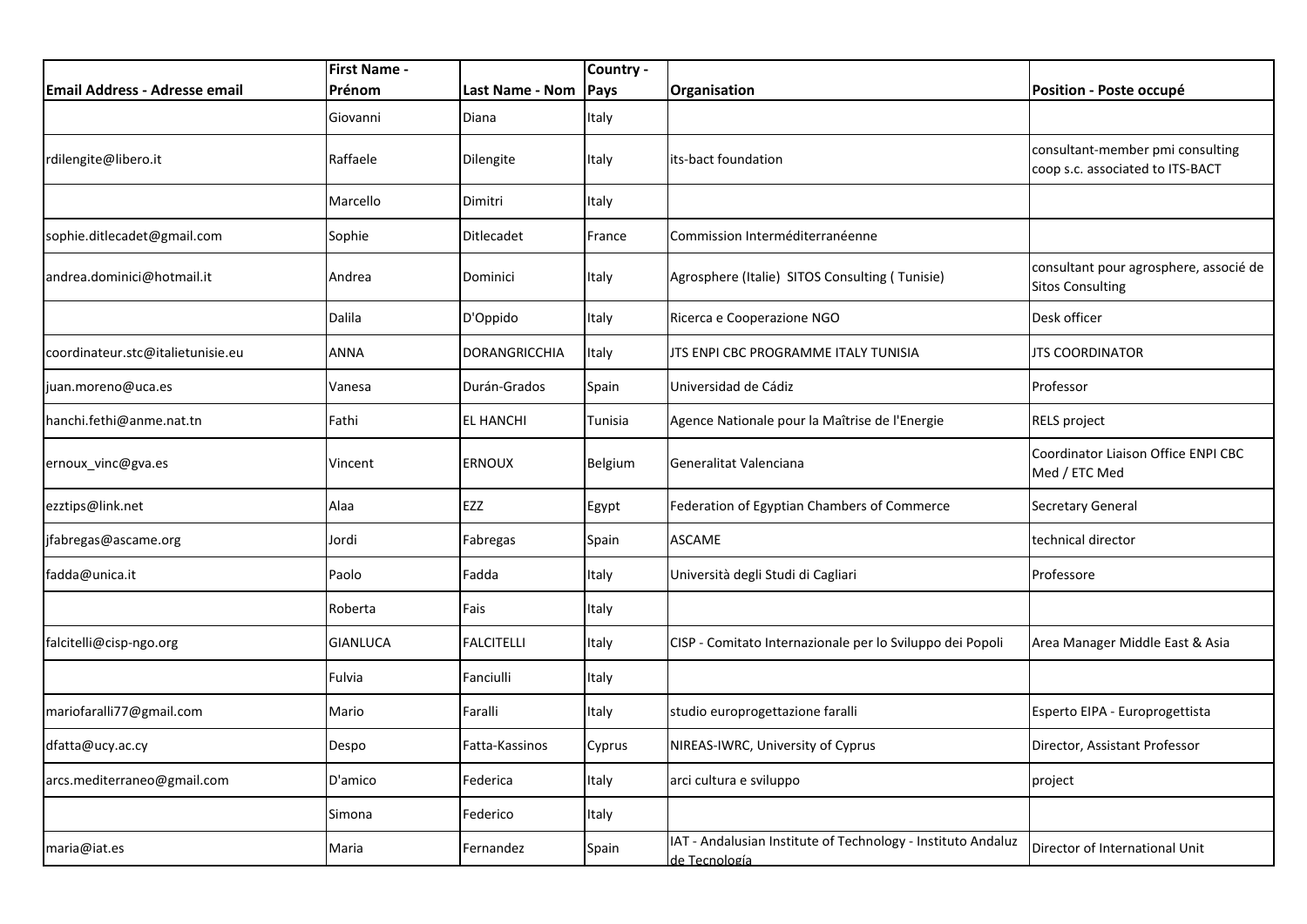|                                      | <b>First Name -</b> |                 | Country - |                                                                         |                                                                     |
|--------------------------------------|---------------------|-----------------|-----------|-------------------------------------------------------------------------|---------------------------------------------------------------------|
| <b>Email Address - Adresse email</b> | Prénom              | Last Name - Nom | Pays      | Organisation                                                            | Position - Poste occupé                                             |
|                                      | Sergio              | Ferreri         | Italy     |                                                                         |                                                                     |
| fabio.filocamo@miur.it               | Fabio               | Filocamo        | Italy     | Ministero Istruzione Università e Ricerca                               | Dirigente                                                           |
| t.finelli@legambiente.it             | Tiziana             | Finelli         | Italy     | legambiente onlus                                                       | international department                                            |
| e.finocchiaro@uncem.net              | Elisa               | Finocchiaro     | Italy     | Uncem                                                                   | Communication officer                                               |
|                                      | Eleonora            | Fiorello        | Italy     | Sefea SC                                                                | Project Coordinator                                                 |
|                                      | Tiziana             | Flenghi         | Italy     |                                                                         |                                                                     |
| lina.fontana@alice.it                | Lina                | Fontana         | Italy     | Cardarelli Hospital of Naples                                           | <b>International Cooperation Account</b>                            |
|                                      | Emanuela            | Forcella        | Italy     | Laziosanità-Agenzia di Sanità Pubblica della Regione Lazio              | Dipendente                                                          |
|                                      | Lorenzo             | Forlani         | Italy     |                                                                         |                                                                     |
| g.forlenza-cons@cgiam.org            | Giovanna            | Forlenza        | Italy     | CGIAM                                                                   | Project Officer                                                     |
|                                      | Elisabetta          | Forte           | Italy     | regione lazio                                                           | Funzionario                                                         |
| e.fortunato@tecla.org                | Evelina             | Fortunato       | Italy     | <b>TECLA</b>                                                            | Project Manager                                                     |
| sfracchia@regione.sardegna.it        | Silvia              | <b>FRACCHIA</b> | Italy     | <b>ENPI CBC Med - JTS</b>                                               | Project officer                                                     |
| ffradi@copeam.org                    | Feten               | Fradi           | Italy     | <b>COPEAM</b>                                                           | Assistant au chef de projet Joussour                                |
|                                      | Antonio             | Franceschini    | Italy     | Università di Sassari                                                   | delegato rettore                                                    |
| bf2255@yahoo.fr                      | Bassam              | <b>FRENN</b>    | Lebanon   | Industrial Research Institute                                           | <b>Director General</b>                                             |
|                                      | <b>Barbara</b>      | Fridel          | Italy     | IOM - International Organization for Migration                          |                                                                     |
| stefania.fusani@isprambiente.it      | Stefania            | Fusani          | Italy     | ISPRA - Istituto Superiore per la Protezione e la Ricerca<br>Ambientale | Officer - Institutional & International<br><b>Relations Service</b> |
|                                      | Francesco           | Fusco           | Italy     |                                                                         |                                                                     |
| lgagatsi@certh.gr                    | Eliza               | Gagatsi         | Greece    | CERTH-HIT                                                               | Project Manager, Head of Freight and<br>Logistics Department        |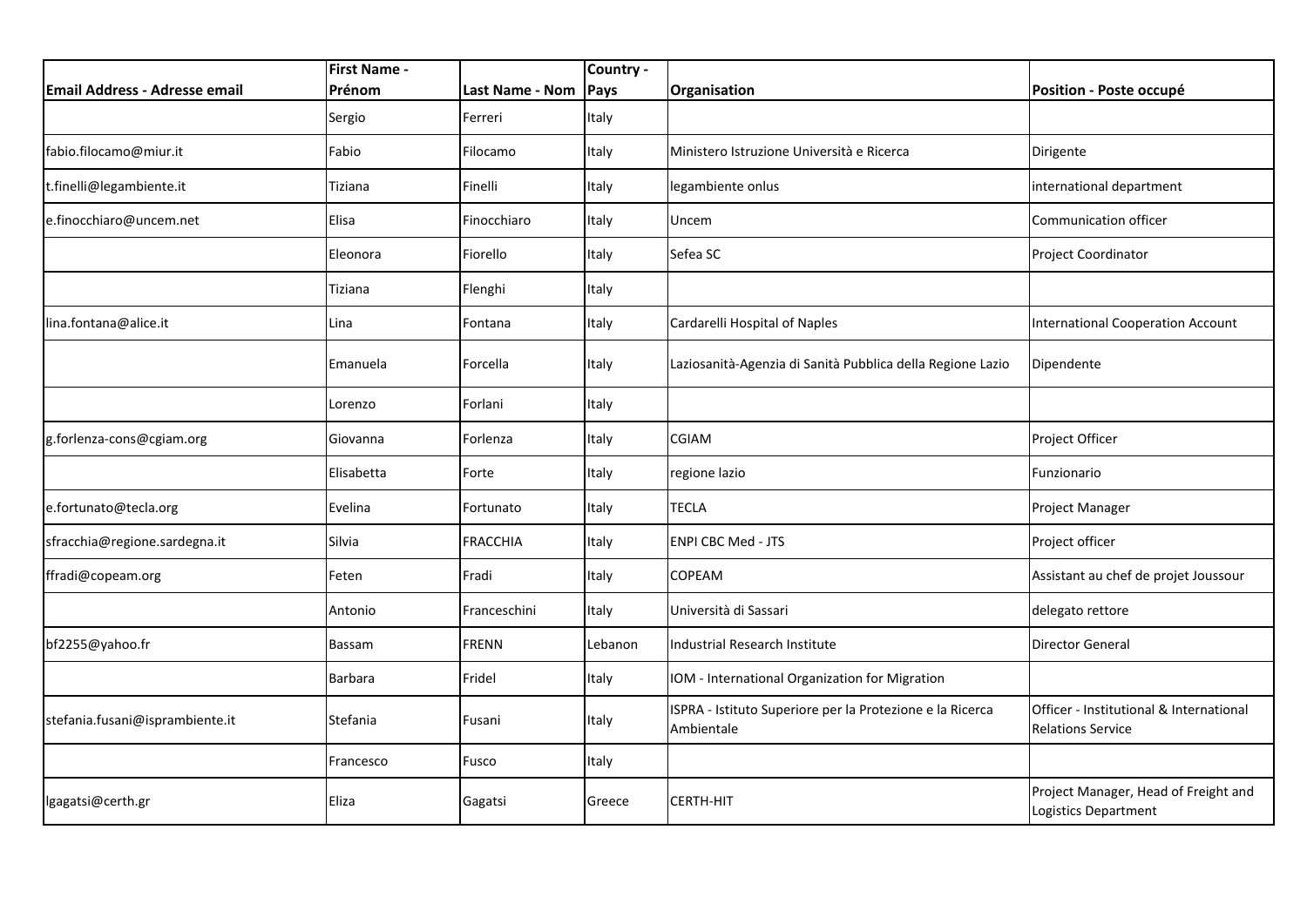|                                      | <b>First Name -</b> |                 | Country - |                                                                      |                                                                        |
|--------------------------------------|---------------------|-----------------|-----------|----------------------------------------------------------------------|------------------------------------------------------------------------|
| <b>Email Address - Adresse email</b> | Prénom              | Last Name - Nom | Pays      | Organisation                                                         | Position - Poste occupé                                                |
| andrea.gaifami@sogesnetwork.eu       | Andrea              | Gaifami         | Italy     | <b>SOGES SPA</b>                                                     | HEAD OF AREA EU PUBLIC POLICIES                                        |
| antonella.gambino@istruzione.it      | ANTONELLA           | <b>GAMBINO</b>  | Italy     | ISTITUTO COMPRENSIVO DON LORENZO MILANI -<br><b>MISTERBIANCO</b>     | <b>TEACHER</b>                                                         |
|                                      | Julia               | Garcia Moya     | Spain     |                                                                      |                                                                        |
| sandragarcia@bic.es                  | Sandra              | García Torres   | Spain     | BIC Euronova, S.A.                                                   | Projects Department Responsible                                        |
|                                      | Tohnanni            | Garnaoni        |           |                                                                      |                                                                        |
|                                      | Mohammed            | Gennder         |           |                                                                      |                                                                        |
|                                      | Massimo             | Gerli           | Italy     |                                                                      |                                                                        |
| tripolimayor@gmail.com               | Nader               | <b>GHAZAL</b>   | Lebanon   | Tripoli Municipality                                                 | Mayor                                                                  |
| lgherardi@regione.emilia-romagna.it  | Lodovico            | Gherardi        | Italy     | Regione Emilia-Romagna                                               | Presidente Comitato Nazionale SEE                                      |
| k.ghribi@mdci.gov.tn                 | Kérima              | <b>GHRIBI</b>   | Tunisia   | Ministère de l'Investissement et de la Coopération<br>Internationale | Directeur général<br>UGO programmes de coopération<br>transfrontalière |
| kgiacinti.guest@formez.it            | Karl                | Giacinti        | Italy     | Formez PA                                                            | Programme manager                                                      |
| stefano.gianazzi@ticass.it           | Stefano             | Gianazzi        | Italy     | Ticass scrl                                                          | Program Manager                                                        |
| elena.gigliarelli@itabc.cnr.it       | Elena               | Gigliarelli     | Italy     | <b>CNR</b>                                                           | Researcher                                                             |
| gili@stat.unipg.it                   | Alessio             | Gili            | Italy     | University of Perugia                                                | PhD in Ecomics and statistics                                          |
|                                      | Luisa               | Giovenali       | Italy     |                                                                      |                                                                        |
|                                      | Alessia             | Giunti          | Italy     |                                                                      |                                                                        |
| cinziagreco@associazionecrea.org     | Cinzia              | Greco           | Italy     | CReA - Centro Ricerche e Attività                                    |                                                                        |
|                                      | Marina              | Greco           | Italy     |                                                                      |                                                                        |
| fguardiola@gencat.cat                | Francesca           | Guardiola       | Spain     | Generalitat de Catalunya                                             | <b>Deputy Director General</b>                                         |
| matteoguccione@gmail.com             | Matteo              | <b>GUCCIONE</b> | Italy     | MORUS ALTI CAMPI S.r.l. - consulting                                 | Project Leader                                                         |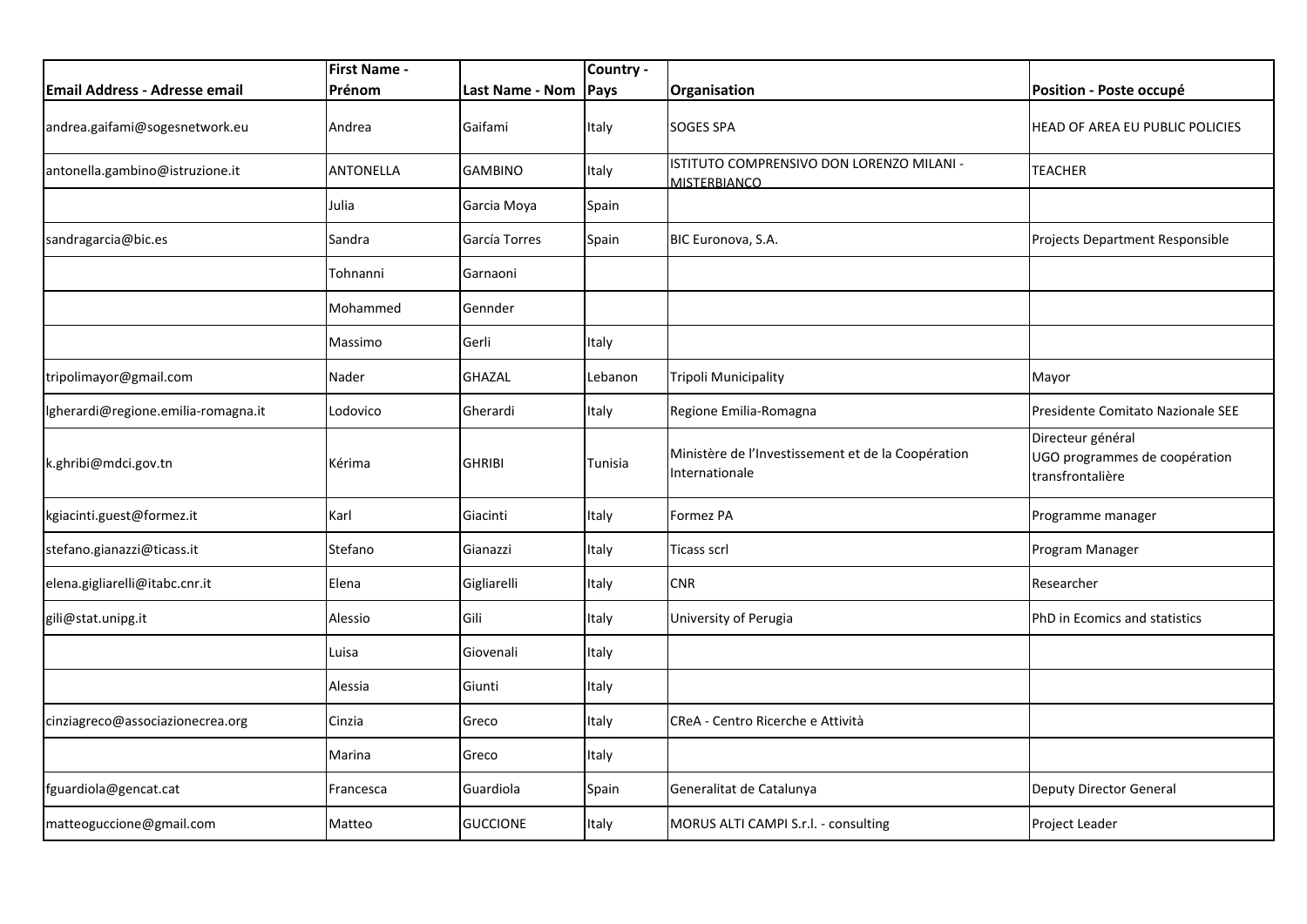|                                                   | <b>First Name -</b> |                        | Country -                            |                                                                            |                                                                             |
|---------------------------------------------------|---------------------|------------------------|--------------------------------------|----------------------------------------------------------------------------|-----------------------------------------------------------------------------|
| Email Address - Adresse email                     | Prénom              | <b>Last Name - Nom</b> | Pays                                 | Organisation                                                               | Position - Poste occupé                                                     |
| lucia.gustato@gmail.com                           | Lucia Veronica      | Gustato                | Italy                                |                                                                            |                                                                             |
| m.gutterez@fondazioneime.org                      | Maria Valeria       | Gutterez               | Italy                                | Fondazione IME - Istituto Mediterraneo di Ematologia                       | Responsabile Relazioni Internazionali                                       |
| charles.haagensen@ccimp.com                       | Charles             | HAAGENSEN              | France                               | Chambre de Commerce & d'Industrie Marseille Provence -<br><b>CCIMP</b>     | Manager Development International<br>Partnerships                           |
| mhararah@aseza.jo                                 | Muhannad            | Hararah                | Jordan                               | Aqaba Special Economic Zone Authority                                      | <b>Commissioner of Environment</b>                                          |
|                                                   | Mamdouh             | Heba                   |                                      |                                                                            |                                                                             |
| mheibel@regione.sardegna.it                       | Martin              | <b>HEIBEL</b>          | France                               | <b>ENPI CBC Med - JMA</b>                                                  | Expert                                                                      |
|                                                   | Lilia               | Infedele               | Italy                                |                                                                            |                                                                             |
|                                                   | Jamal               | Jadallah               |                                      |                                                                            |                                                                             |
| hjammoul@regione.sardegna.it                      | Hamze               | <b>JAMMOUL</b>         | Lebanon/Ital                         | <b>ENPI CBC Med - JMA</b>                                                  | Expert                                                                      |
|                                                   | Michele             | Jasini                 | Italy                                |                                                                            |                                                                             |
| bjumaa@nad-nsu.ps                                 | Bashar              | <b>JUMAA</b>           | Palestinian<br>National              | PLO-NAD                                                                    | Policy advisor                                                              |
| mando@certh.gr                                    | Diamanto            | Karvelli               | Greece                               | Centre for Research and Technology Hellas/CERTH                            | Project management (innovation &<br>creativity projects)                    |
| marie-helene.kassardjian@undp-<br>lebprojects.org | Marie-Helene        | Kassardjian            | Lebanon                              | <b>UNDP</b>                                                                | Area Manager                                                                |
| nader@foeme.org                                   | Nader               | KHATEEB                | Palestinian<br>National<br>Authority | Friends of the Middle East                                                 | "Promoting sustainable groundwater<br>resources in the Mediterranean Basin" |
| mkirchgesser@regionpaca.fr                        | Magali              | Kirchgesser            | France                               | Joint Technical Secretariat - ETC MED Programme                            | <b>Communication Officer</b>                                                |
| diana.kobayter@ccib.org.lb                        | Diana               | Kobayter               | Lebanon                              | Chamber of Commerce, Industry & Agriculture of Beirut and<br>Mount Lebanon | Project Manager                                                             |
| harris.kordatos@cea.org.cy                        | Charis              | Kordatos               | Cyprus                               | <b>Cyprus Energy Agency</b>                                                | Environment officer                                                         |
| marionkussmann@ahk-mena.com                       | Marion              | Kussmann               | Egypt                                | German-Arab Chamber Industry & Commerce                                    | <b>Executive Officer</b>                                                    |
| e.lascala@intermediterraneo.eu                    | Elisabetta          | La Scala               | Italy                                | Consorzio Intermediterraneo                                                | Segretario Generale                                                         |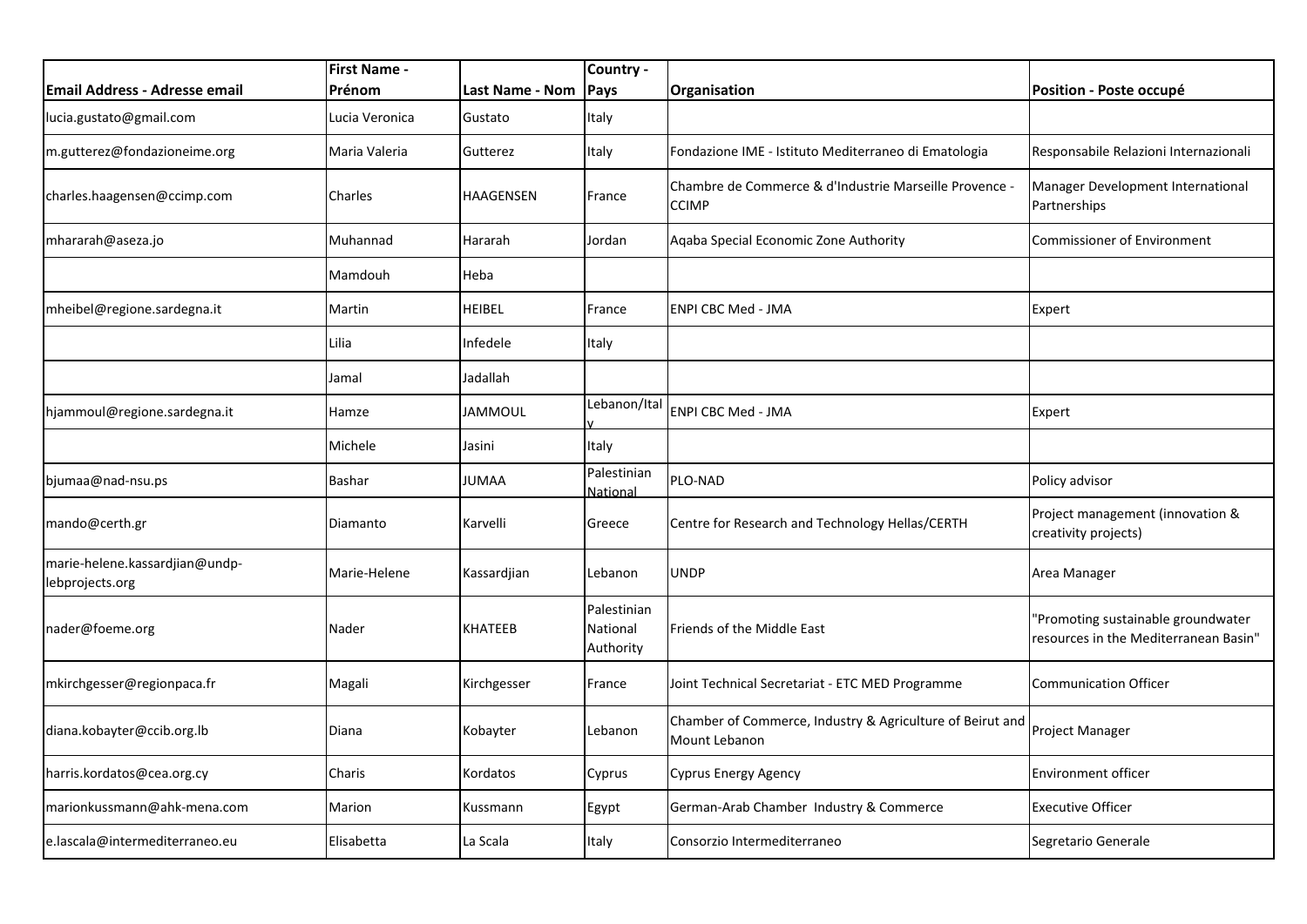|                                      | <b>First Name -</b> |                 | Country - |                                                       |                                                                           |
|--------------------------------------|---------------------|-----------------|-----------|-------------------------------------------------------|---------------------------------------------------------------------------|
| <b>Email Address - Adresse email</b> | Prénom              | Last Name - Nom | Pays      | Organisation                                          | Position - Poste occupé                                                   |
| laggini@conisma.it                   | Maddalena           | Laggini         | Italy     | CoNISMa                                               | Officer                                                                   |
|                                      | Giorgio             | Lamberti        | Italy     |                                                       |                                                                           |
|                                      | Anna                | Lana            | Italy     |                                                       |                                                                           |
| vito.lattanzi@beniculturali.it       | Vito                | Lattanzi        | Italy     | Museo Nazionale Preistorico Etnografico "L. Pigorini" | Curator of Mediterranean Collections,<br>Head of Ethnography Division     |
|                                      | Soulier             | Laurent         | France    |                                                       |                                                                           |
| lazaro_edulec@gva.es                 | Eduardo             | LAZARO          | Spain     | Generalitat Valenciana                                | Coordinator - Branch Office for the<br>Western Mediterranean              |
| clecca@regione.sardegna.it           | Carla               | LECCA           | Italy     | <b>ENPI CBC Med - JMA</b>                             | Head of Internal Audit Unit                                               |
| dlegros@planbleu.org                 | Dominique           | Legros          | France    | Plan Bleu (PNUE/PAM)                                  | Responsable de l'unité thématique                                         |
|                                      | Tetyana             | Lesnikova       | Italy     | <b>COPE</b>                                           | Administrative supervisor                                                 |
| info@dnasrl.it                       | Carlo               | Libondi         | Italy     | <b>DNA Srl</b>                                        | Manager                                                                   |
|                                      | Matteo              | Lo Raso         | Italy     |                                                       |                                                                           |
| m.loddo@ice.it                       | Marinella           | Loddo           | Italy     | ICE- Italian Trade Promotion Agency                   | Head of Industrial Relations with<br>International Organisations Division |
| a.lodeserto@uni-med.net              | Anna                | Lodeserto       | Italy     | Mediterranean Universities Union - UNIMED             | Project Manager                                                           |
| sloi@regione.sardegna.it             | Simone              | LOI             | Italy     | <b>ENPI CBC Med - JMA</b>                             | Officer                                                                   |
| blanca.lopez-bassa@paca.pref.gouv.fr | Blanca              | LOPEZ           | Spain     | SGAR - Préfecture de Région PACA                      | Stagiaire                                                                 |
|                                      | Inmaculada          | López           | Spain     | Fundación Pública Andaluza El legado andalusí         | Europan Projects Coordinator                                              |
| blanca.lopez-bassa@paca.pref.gouv.fr | Blanca              | Lopez Bassa     | France    | Préfecture de région Provence Alpes Côte d'Azur       | <b>Stagiaire</b>                                                          |
|                                      | Rosanna             | Losasso         | Italy     |                                                       |                                                                           |
| losavio.ml@gmail.com                 | Maria Luisa         | Losavio         | Italy     | Puglia Region - Mediterranean Department              | <b>NCP</b>                                                                |
| patricia@academiamusicalagos.net     | Patrícia            | Lourenço        | Portugal  | Academia de Música de Lagos                           |                                                                           |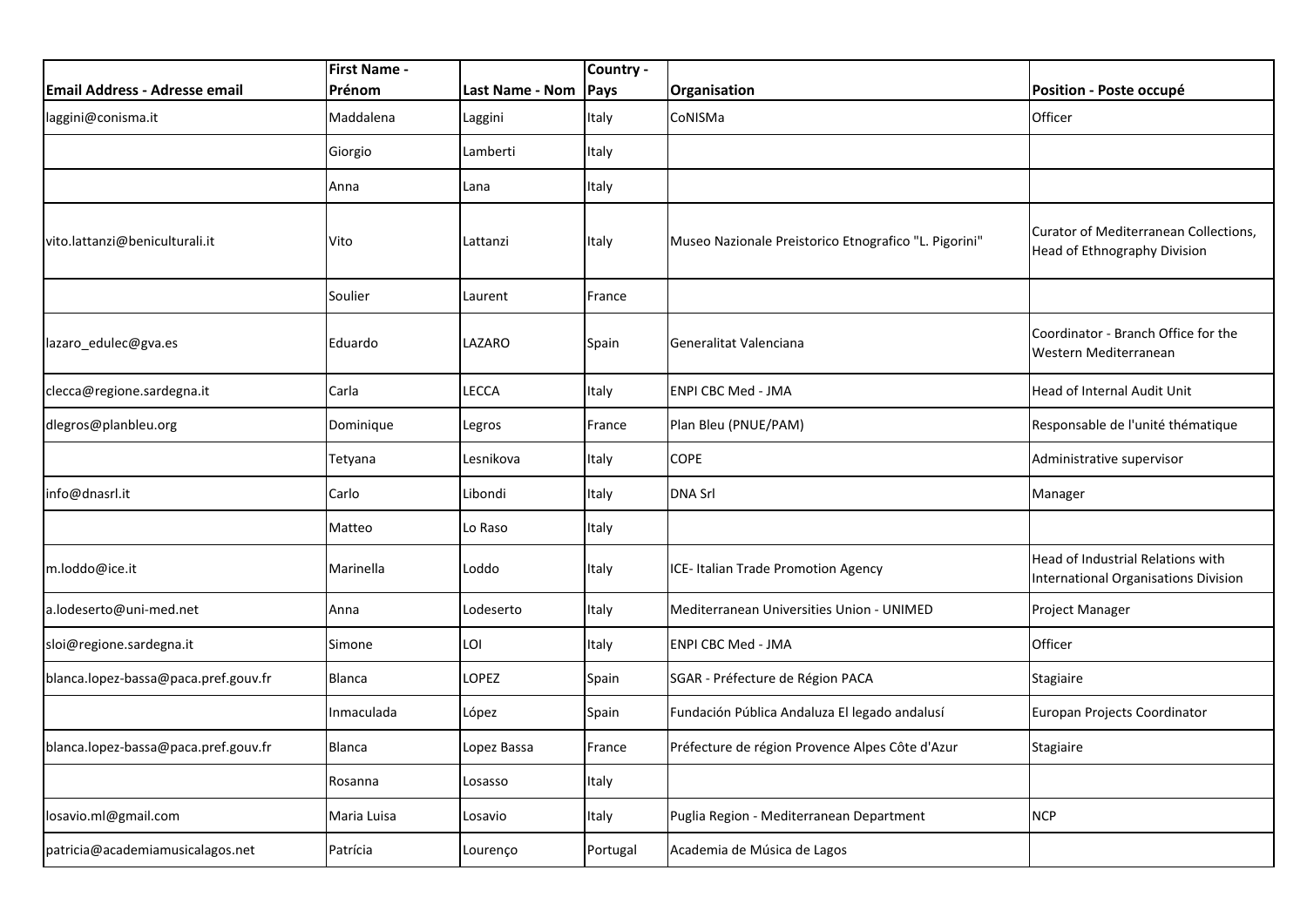|                                         | <b>First Name -</b> |                 | Country - |                                                                             |                                                      |
|-----------------------------------------|---------------------|-----------------|-----------|-----------------------------------------------------------------------------|------------------------------------------------------|
| Email Address - Adresse email           | Prénom              | Last Name - Nom | Pays      | Organisation                                                                | Position - Poste occupé                              |
| a.lucifora@svimed.eu                    | Antonella           | Lucifora        | Italy     | Svi.Med.onlus                                                               | Chief Financial Officer                              |
| maurizio.lunetta@ansa.it                | Maurizio            | Lunetta         | Italy     | Agenzia ANSA                                                                | <b>International Department - Marketing</b><br>Mager |
| palupino@regione.lazio.it               | Paolo               | Lupino          | Italy     | Regione Lazio                                                               | Coordinator of Monitoring Center for<br><b>ICZM</b>  |
|                                         | Juan                | Luria           |           |                                                                             |                                                      |
|                                         | Michele             | Macaluso        | Italy     | Renael                                                                      | Presidente                                           |
|                                         | Rebecca             | Macchiagodena   | Italy     |                                                                             |                                                      |
| francesco.macchiarella@agenziadogane.it | Francesco           | Macchiarella    | Italy     | Studiare Sviluppo srl                                                       | Senior Advisor                                       |
| jmpmadrigal@gmail.com                   | Jose                | Madrigal        | Lebanon   | <b>Beirut Arab University</b>                                               | Associate professor                                  |
| aouni_mahjoub2005@yahoo.fr              | AOUNI               | Mahjoub         | Tunisia   | University of Monastir                                                      | Vice Président of the University                     |
| sgcopeam@copeam.org                     | Pier Luigi          | Malesani        | Italy     | <b>COPEAM</b>                                                               | Segretario Generale                                  |
| azzurra.malgieri@cnr.it                 | Azzurra             | Malgieri        | Italy     | CNR - Dipartimento Scienze Umane e Sociali e Patrimonio<br>Culturale        | Tecnologo                                            |
| mamameli@regione.sardegna.it            | Maria Maddalena     | <b>MAMELI</b>   | Italy     | ENPI CBC Med - JMA                                                          | Programme officer                                    |
|                                         | Heba                | Mandaouli       |           |                                                                             |                                                      |
| francescomanna@tin.it                   | Francesco           | Manna           | Italy     | Regione Puglia                                                              | consigliere internazionale Presidente                |
| m.mannini@uninettunouniversity.net      | Michele             | Mannini         | Italy     | Università Telematica Internazionale UNINETTUNO                             | <b>Project Coordinator</b>                           |
|                                         | Marco               | Mantovan        | Italy     | IOM - International Organization for Migration                              |                                                      |
| g.maracchioni@fondazioneits-ntv.it      | Giorgio             | Maracchioni     | Italy     | Fondazione Istituto Tecnico Superiore per le nuove<br>tecnologie della vita | President - Legal representative                     |
|                                         | Giacomo             | Marchese        | Italy     | Telos srl                                                                   |                                                      |
|                                         | Maranò              | Maria           | Italy     | Legambiente nazionale                                                       | Dirigente                                            |
| livia.marinetto@regione.toscana.it      | Livia               | Marinetto       | Italy     | Regione Toscana                                                             | <b>EU Projects Coordinator</b>                       |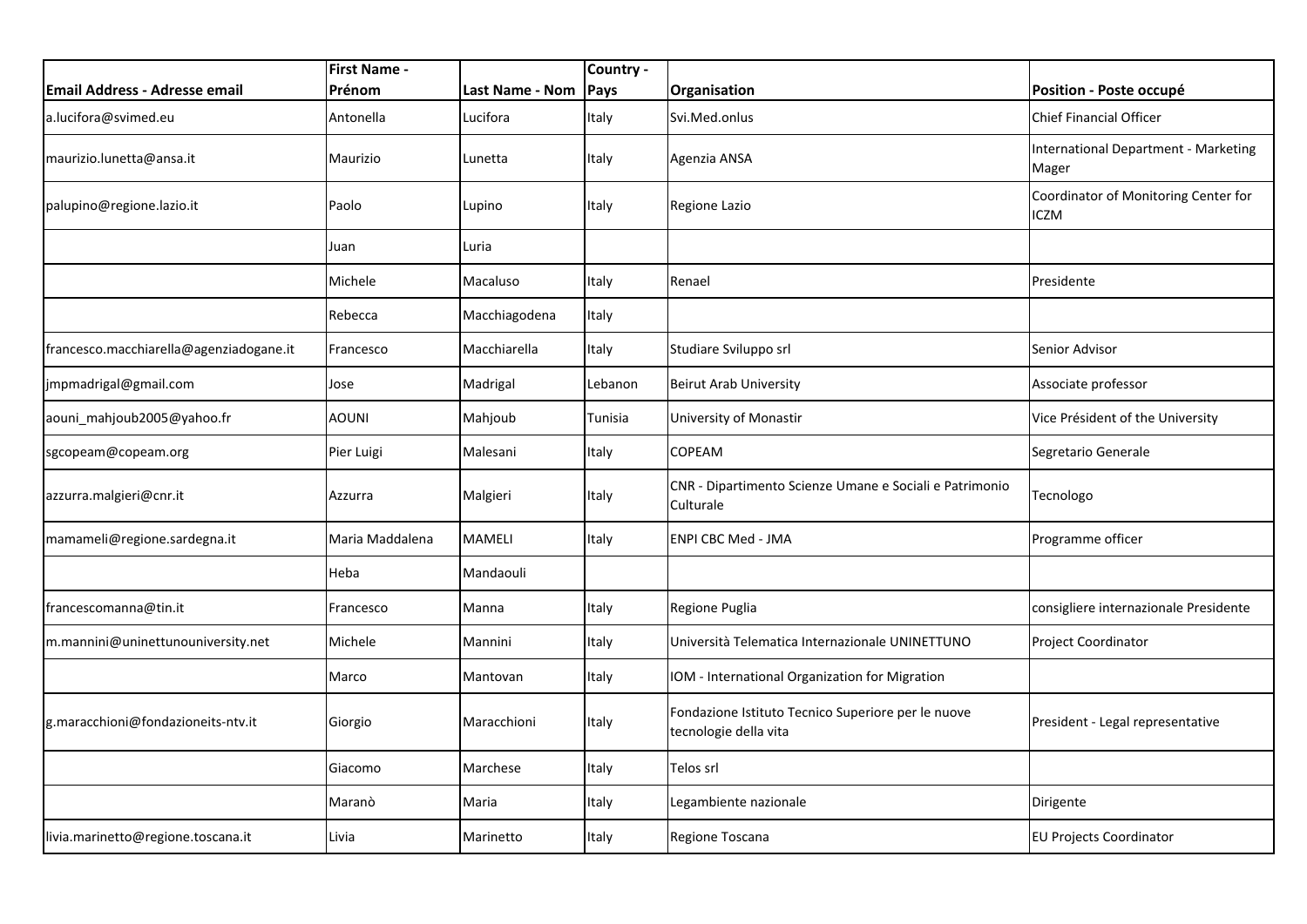|                                   | <b>First Name -</b> |                 | Country - |                                                                      |                                                |
|-----------------------------------|---------------------|-----------------|-----------|----------------------------------------------------------------------|------------------------------------------------|
| Email Address - Adresse email     | Prénom              | Last Name - Nom | Pays      | Organisation                                                         | Position - Poste occupé                        |
|                                   | Laura               | Marino          | Italy     | Ricerca e Cooperazione NGO                                           | Desk officer                                   |
|                                   | Emanuele            | Marocco         | Italy     |                                                                      |                                                |
|                                   | Paolo               | Massanisso      | Italy     | Enea UTPRA-GEOC                                                      | Researcher                                     |
|                                   | Enrico              | Materia         | Italy     | Laziosanità-ASP Public Health Agency of Lazio Region,<br>Rome, Italy | International cooperation, Head of the<br>Unit |
|                                   | Patrizia            | Mauro           | Italy     |                                                                      |                                                |
| tiny.mckinney@ciudad-programme.eu | Tiny                | McKinney        |           | CIUDAD - Cooperation in Urban Development and Dialogue               | <b>Communication Officer</b>                   |
| mei@arci.it                       | Federico            | Mei             | Italy     | arci cultura e sviluppo                                              | project coordinator                            |
| bruna@academiamusicalagos.net     | <b>Bruna</b>        | Melia           | Portugal  | Academia de Música de Lagos                                          | Directora Artística                            |
| alessandro.melillo@promimpresa.it | Alessandro          | Melillo         | Italy     | Promimpresa srl                                                      | European Projects department                   |
|                                   | Carmen              | Meoli           | Italy     | Promuovi Italia Spa                                                  | International Project Unit                     |
|                                   | Mariano             | Mercurio        | Italy     | university of sannio                                                 | researcher                                     |
| emespoulhes@leitat.org            | Emilie              | Mespoulhes      | Spain     | <b>LEITAT Technological Center</b>                                   | International Project Manager                  |
| annamestre@gencat.cat             | Anna                | Mestre Massa    | Spain     | Agencia de l'Habitatge de Catalunya                                  | Responsable de R+D+I                           |
|                                   | Anna paola          | Micheli         | Italy     |                                                                      |                                                |
| joseph.mifsud@emuni.si            | <b>JOSEPH</b>       | <b>MIFSUD</b>   |           | <b>EMUNI UNIVERSITY (Euro-mediterranean University)</b>              | President                                      |
| hmiller@matimop.org.il            | Haya                | Miller          | Israel    | <b>MATIMOP</b>                                                       | Deputy Managing Director                       |
| rossella.miranda@gmail.com        | Rosa                | Miranda         | Italy     | <b>FPSC</b>                                                          | Capo Missione Roma                             |
| mauro.missori@isc.cnr.it          | Mauro               | Missori         | Italy     | Consiglio Nazionale delle Ricerche                                   | Ricercatore                                    |
|                                   | Jose                | Molinero        | Spain     | Fundación INNOVAMAR                                                  | Director técnico                               |
|                                   | Manuela             | Molinu          | Italy     | Studiare Sviluppo                                                    | Consulente                                     |
|                                   | Annachiara          | Moltoni         | Italy     | <b>Associazione Centro ELIS</b>                                      | Responsabile area                              |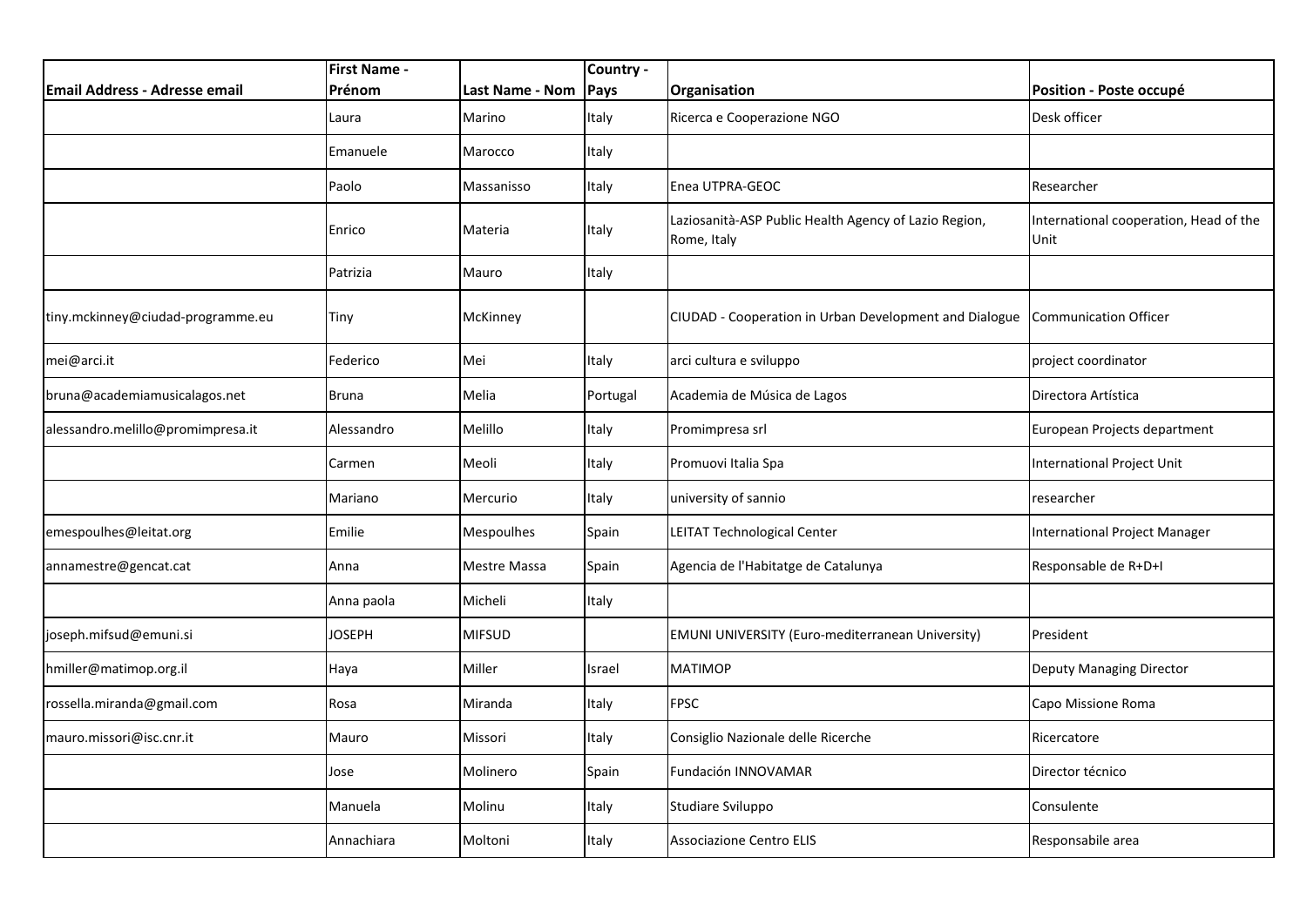|                                      | <b>First Name -</b> |                 | Country -                            |                                                                         |                                     |
|--------------------------------------|---------------------|-----------------|--------------------------------------|-------------------------------------------------------------------------|-------------------------------------|
| <b>Email Address - Adresse email</b> | Prénom              | Last Name - Nom | Pays                                 | Organisation                                                            | Position - Poste occupé             |
| diego.montani@sofiter.it             | Diego               | Montani         | Italy                                | Information System in Agriculture -SIN- Sofiter spa                     | Foreign Business Director           |
|                                      | fabrizio            | monticelli      | Italy                                | consorzio antico borgo orefici                                          | project manager                     |
|                                      | josefina            | moreno          | Spain                                | eurovertice                                                             | consulting                          |
|                                      | Vincenzo            | Morra           | Italy                                | Dipartimento di Scienze della Terra Università di Napoli<br>Federico II | Professore                          |
| antoni.morro@uib.es                  | Antoni              | Morro-Prats     | Spain                                | Fundació Universitat-Empresa de les Illes Balears                       | Head of Projectd Department         |
|                                      | Michele             | Moscati         | Italy                                | Ramos srl                                                               | CEO                                 |
| Ziad.Moussa@ciudad-programme.eu      | Ziad                | <b>MOUSSA</b>   | Lebanon                              | <b>CIUDAD Supporting Mechanism</b>                                      | Key Expert - ENP South              |
| apmura@regione.sardegna.it           | Anna Paola          | Mura            | Italy                                | <b>ENPI CBC Med - JMA</b>                                               | Director - Operational Unit         |
|                                      | Andrea              | Muti            | Italy                                |                                                                         |                                     |
| tiziana.nadalutti@timesis.it         | Tiziana             | Nadalutti       | Italy                                | Timesis                                                                 |                                     |
|                                      | Iraj                | Namdarian       | Italy                                | <b>INEA</b>                                                             | Senior researcher                   |
| b.notarangelo@regione.puglia.it      | Bernardo            | Notarangelo     |                                      | Regione Puglia                                                          |                                     |
| emmanuel.noutary@anima.coop          | Emmanuel            | <b>NOUTARY</b>  | France                               | Invest in Med                                                           | Programme Director                  |
|                                      | Alessandro          | Nucci           |                                      |                                                                         |                                     |
| fabiola.nucifora@centralabs.it       | <b>FABIOLA</b>      | <b>NUCIFORA</b> | Italy                                | CENTRALABS - Centro di Competenza della Sardegna sui<br>Trasporti       | <b>Administration and Marketing</b> |
| dordonyez@prodigyconsultores.com     | <b>Dolores</b>      | Ordóñez         | Spain                                | <b>Prodigy Consultores</b>                                              | International Head of Unit          |
|                                      | Giuseppina          | Orofino         |                                      |                                                                         |                                     |
| mayor@hebroncity.com                 | Khaled              | <b>OSAILY</b>   | Palestinian<br>National<br>Authority | <b>Hebron Municipality</b>                                              | Mayor                               |
| sostorero@regione.sardegna.it        | Severino            | <b>OSTORERO</b> | Italy                                | <b>ENPI CBC Med - JTS</b>                                               | Financial officer                   |
| ottolenghi@legapesca.it              | Francesca           | Ottolenghi      | Italy                                | Lega Pesca                                                              | NGO Haliéus/Lega Pesca Director     |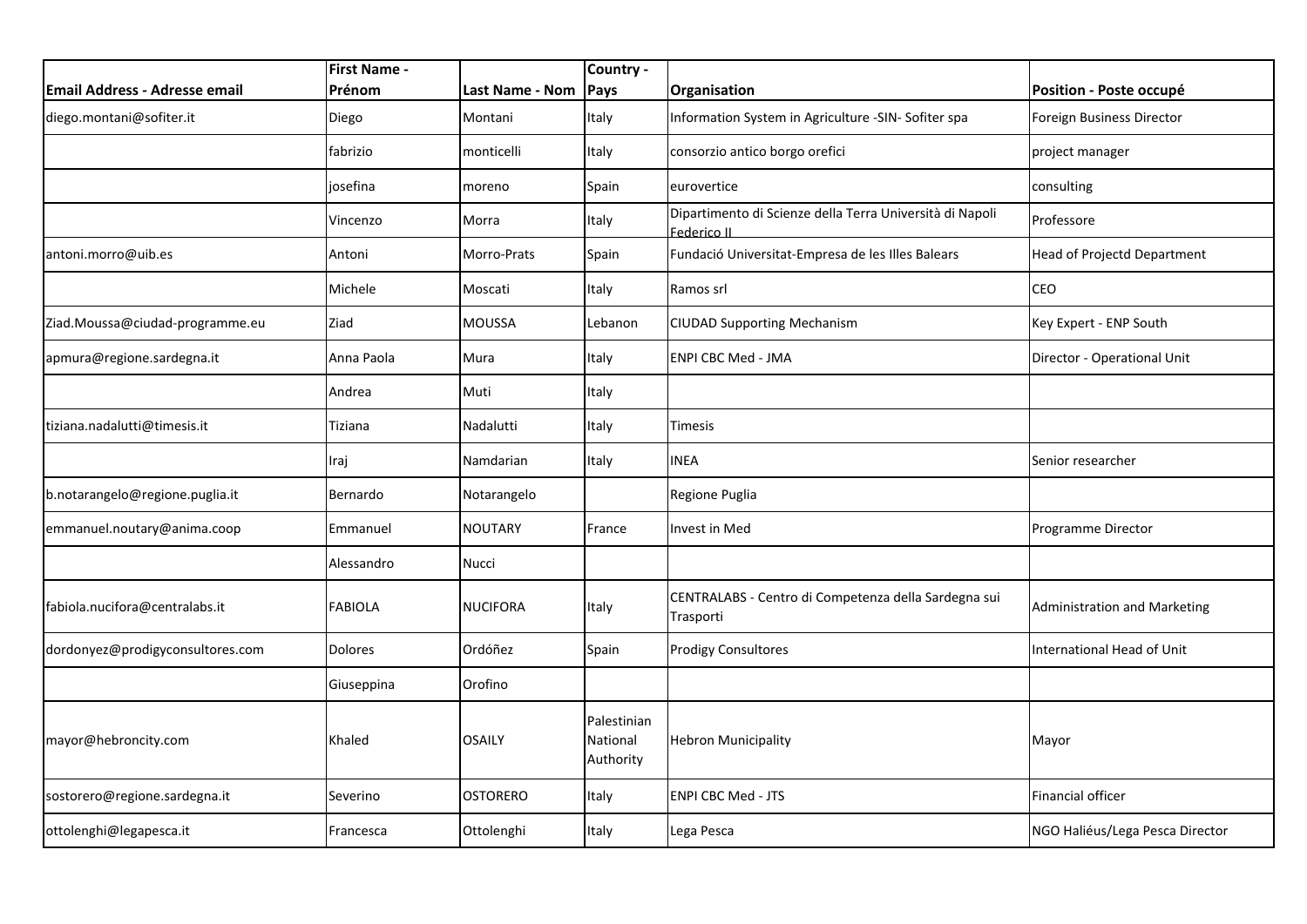|                                      | <b>First Name -</b> |                  | Country -    |                                                                                              |                                                                   |
|--------------------------------------|---------------------|------------------|--------------|----------------------------------------------------------------------------------------------|-------------------------------------------------------------------|
| <b>Email Address - Adresse email</b> | Prénom              | Last Name - Nom  | Pays         | Organisation                                                                                 | Position - Poste occupé                                           |
|                                      | Maurizio            | Paffetti         |              |                                                                                              |                                                                   |
| paganini@anci.it                     | Simonetta           | Paganini         | Italy        | <b>ANCI</b>                                                                                  | Responsabile Dipartimento<br>Coopèerazione decentrata             |
| dgrue@gva.es                         | Victoria            | PALAU            | <b>SPAIN</b> | Generalitat Valenciana, Spain                                                                | Director General for European Affairs                             |
| lpalazzo@regione.sardegna.it         | Luca                | PALAZZO          | Italy        | <b>ENPI CBC Med - JMA</b>                                                                    | Expert                                                            |
|                                      | Viola               | Paleari          | Italy        |                                                                                              |                                                                   |
|                                      | Rosanna             | Palermo          | Italy        | associazione culturale moorroom                                                              | chairman                                                          |
|                                      | Federico            | Palmas           | Italy        | GVC - Gruppo di Volontariato Civile                                                          | Programmes Assistant - Middle East                                |
| cpani@funditec.es                    | Claudia             | Pani             | Spain        | Funditec                                                                                     | Project Manager                                                   |
| f.panzarella@arkegos.org             | Fabrizio            | Panzarella       | Italy        | Centro Studi Internazionale Arkegos                                                          | <b>General Director</b>                                           |
| paoletti@bjcem.org                   | Emiliano            | Paoletti         | Italy        | Bjcem aisbl - Association Internationale Biennale jeunes<br>créateurs Europe et Méditerranée | <b>General Secretary</b>                                          |
|                                      | Tarony              | Paolo            |              |                                                                                              |                                                                   |
|                                      | Yiannis             | Papagiannopoulos |              |                                                                                              |                                                                   |
| iacovos@sbla.com.cy                  | lacovos             | Papaiacovou      | Cyprus       | Sewerage Board of Limassol Amathus                                                           | <b>General Manager</b>                                            |
|                                      | Gaio                | Paradossi        |              |                                                                                              |                                                                   |
| n.paravati@uninettunouniversity.net  | Nicola              | Paravati         | Italy        | Universita' telematica Internazionale UNINETTUNO                                             | <b>International Affairs</b>                                      |
| joseluis.pardo@ue.maec.es            | José Luis           | <b>PARDO</b>     | Spain        | Ministry of Foreign Affairs and Cooperation                                                  | Deputy Directorate General for External<br>and Commercial Affairs |
|                                      | Pietro              | Parisella        | Italy        | AGC98 s.r.l.                                                                                 | Project Assistant                                                 |
| a.parolini@ongrc.org                 | Arturo              | Parolini         | Italy        | ONG Ricerca e Cooperazione                                                                   | President                                                         |
| pparri@copeam.org                    | Paola               | <b>PARRI</b>     | Italy        | <b>COPEAM</b>                                                                                | JOUSSOUR project                                                  |
| m.pasquini@armadilla.coop            | Marco               | Pasquini         | Italy        | Armadilla Scs Onlus                                                                          | Director                                                          |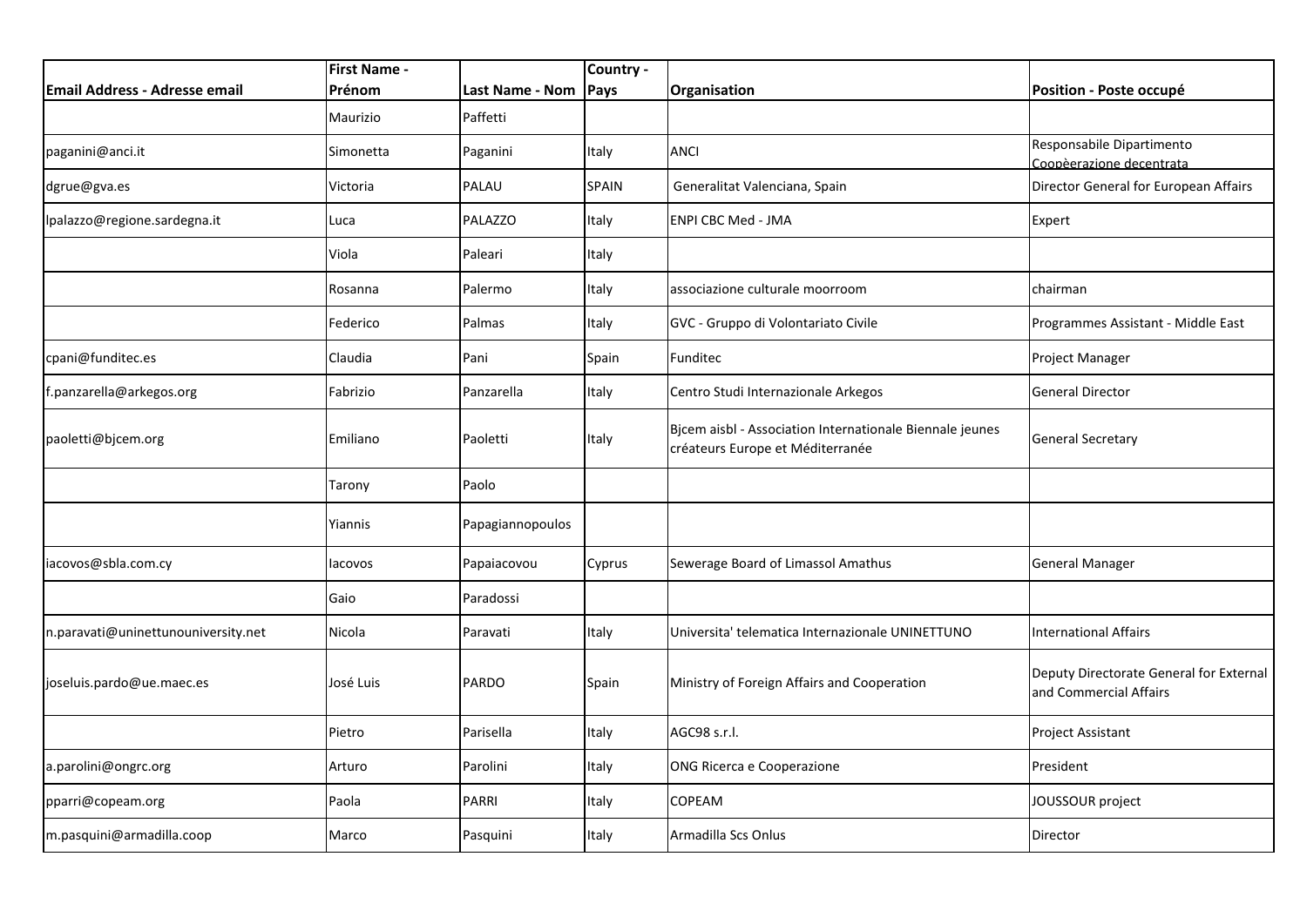|                                                      | <b>First Name -</b> |                        | Country -   |                                                                                    |                                                          |
|------------------------------------------------------|---------------------|------------------------|-------------|------------------------------------------------------------------------------------|----------------------------------------------------------|
| <b>Email Address - Adresse email</b>                 | Prénom              | <b>Last Name - Nom</b> | <b>Pays</b> | Organisation                                                                       | Position - Poste occupé                                  |
| pellissier@iamm.fr                                   | Jean-Paul           | <b>PELLISSIER</b>      | France      | CIHEAM - Institut agronomique méditerranéen de<br>Montpellier                      | Adjoint au directeur                                     |
|                                                      | Andres              | Penarroja              |             |                                                                                    |                                                          |
| pennarol@posteitaliane.it                            | Enrico Mario        | Pennarola              | Italy       | Poste Italiane                                                                     | <b>International Business Strategy</b>                   |
| bperez@cambrabcn.org                                 | Berta               | Perez                  | Spain       | <b>Barcelona Chamber of Commerce</b>                                               | European projects Manager                                |
| ana.perez@ciset.es                                   | Ana                 | Perez                  | Spain       | <b>CISET-Innovation and Research Center</b>                                        | Contents and Tourism Manager                             |
| gustavo.perez@uab.es                                 | Gustavo             | Perez                  | Spain       | UNIVERSITAT AUTONOMA DE BARCELONA                                                  | <b>PROJECT MANAGER</b>                                   |
| bodil.persson@ec.europa.eu                           | <b>Bodil</b>        | Persson                | Sweden      | European Commission - DG Development and Cooperation                               | Deputy Head of Unit                                      |
|                                                      | Delia               | Petacchi               | Italy       |                                                                                    |                                                          |
|                                                      | Vincenzo            | Petrid                 |             |                                                                                    |                                                          |
|                                                      | Emilia              | Petrolini              | Italy       |                                                                                    |                                                          |
|                                                      | Silvia              | Petrosino              | Italy       | Zètema Progetto Cultura srl                                                        | Head of Office for EU projects                           |
| dpiazza@copeam.org                                   | Diletta             | Piazza                 | Italy       | <b>COPEAM</b>                                                                      | <b>PRESS OFFICE</b>                                      |
| apiceno@regione.sicilia.it                           | Antonio             | <b>PICENO</b>          | Italy       | Sicily Region                                                                      | Managing Authority, ENPI CBC Italy-<br>Tunisia Programme |
| migrazioni@focsiv.it                                 | Valentina           | Pierucci               | Italy       | FOCSIV Volontari nel mondo                                                         | Migration and Co-development Officer                     |
|                                                      | Elisa Rita          | Pietrangeli            | Italy       | Label formazione srl                                                               | Direttore commerciale                                    |
| paolo.pigliacelli@parks.it                           | Paolo               | Pigliacelli            | Italy       | Federparchi                                                                        |                                                          |
| agri1.programmazioneintegrata@regione.sicili<br>a.it | Anna Maria          | Pileri                 | Italy       | Assessorato Risorse Agricole e Alimentari - Dipartimento<br>interventi strutturali | Dirigente                                                |
| mgpinna@regione.sardegna.it                          | Maria Giovanna      | <b>PINNA</b>           | Italy       | <b>ENPI CBC Med - JMA</b>                                                          | Programme officer                                        |
| v.pira@armadilla.coop                                | Vincenzo            | Pira                   | Italy       | Armadilla Onlus                                                                    | vice President                                           |
| barbara.pirilli@unige.it                             | Barbara             | PIRILLI                | Italy       | Università degli Studi di Genova - Research Office                                 | Capo Settore                                             |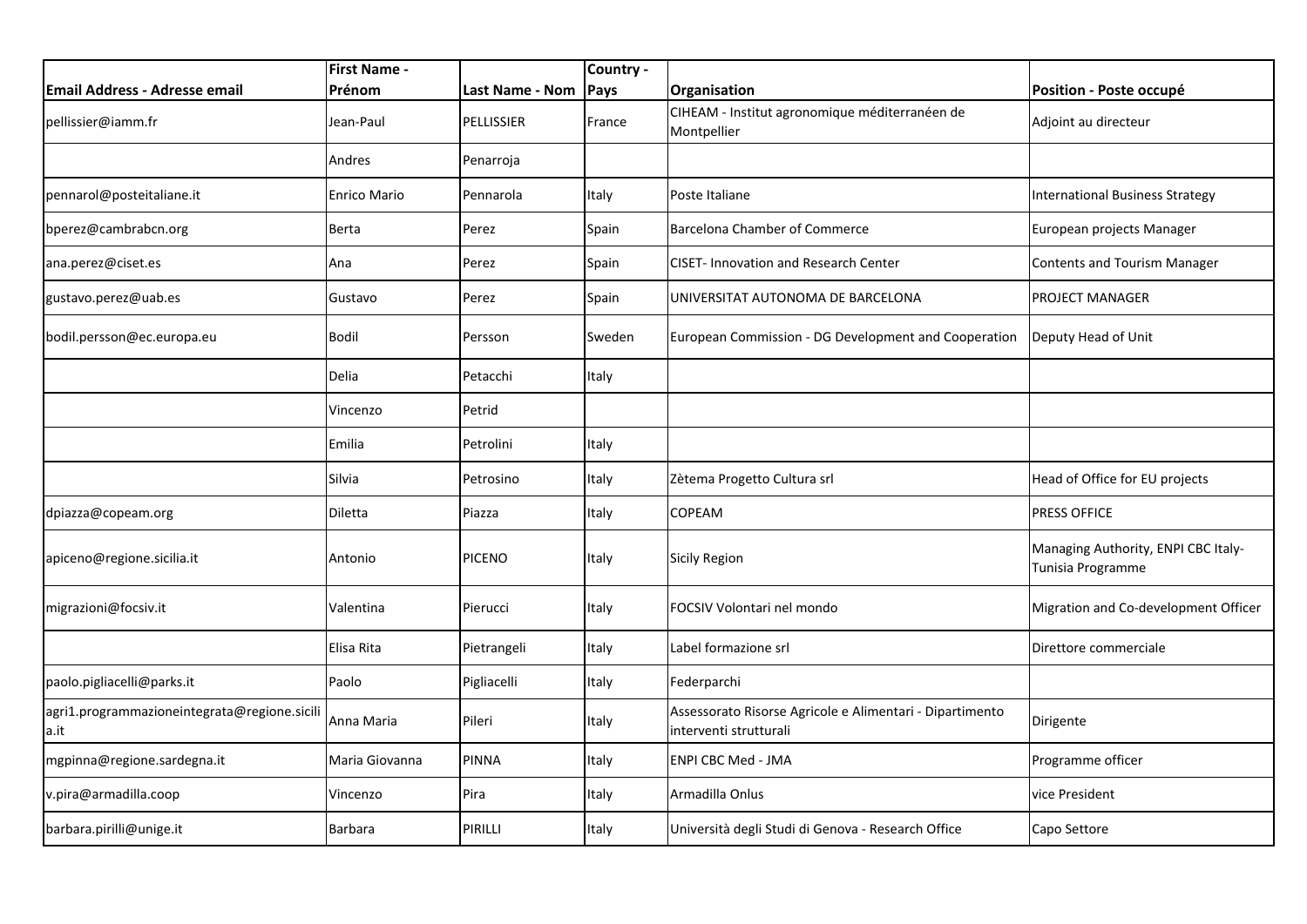|                                      | <b>First Name -</b> |                  | Country - |                                                           |                                                                                            |
|--------------------------------------|---------------------|------------------|-----------|-----------------------------------------------------------|--------------------------------------------------------------------------------------------|
| <b>Email Address - Adresse email</b> | Prénom              | Last Name - Nom  | Pays      | Organisation                                              | Position - Poste occupé                                                                    |
| apischedda@regione.sardegna.it       | Alessandro          | <b>PISCHEDDA</b> | Itlay     | <b>ENPI CBC Med - JTS</b>                                 | <b>Communication officer</b>                                                               |
|                                      | Luca                | Pitolli          | Italy     | CNR - Istituto dei Sistemi Complessi                      | Project management                                                                         |
| mpittalu@unica.it                    | Marco               | Pittaluga        | Italy     | Cagliari University                                       | <b>Expert Consultant</b>                                                                   |
|                                      | Guido               | Pizzamano        | Italy     | Pizzamano Srl                                             | Director                                                                                   |
| :.polignano@regione.puglia.it        | Claudio             | Polignano        | Italy     | Puglia Region                                             |                                                                                            |
|                                      | ANDREA              | <b>PORTA</b>     | Italy     | PANGEA ENGINEERING                                        | <b>MARKETING &amp; SALES DIRECTOR</b>                                                      |
| a.pozzo@federcasa.it                 | Anna Maria          | Pozzo            | Italy     | Federcasa                                                 | Consultant                                                                                 |
|                                      | Matteo              | Prussi           | Italy     | University of Florence/RECORD                             | Director of RECORD                                                                         |
|                                      | Emilio              | Pucciariello     | Italy     | Regional Association of Lazio Municipalities - ANCI Lazio | Project Manager                                                                            |
| director@idimar.org                  | angel               | puig             | Spain     | idimar - balearic cluster of maritime innovation          | manager                                                                                    |
| apuleo@regione.sardegna.it           | Aldo                | PULEO            | Italy     | <b>ENPI CBC Med - JMA</b>                                 | Expert                                                                                     |
| m.ezzeldin@gafinet.org.eg            | Maysa               | Rabie            | Egypt     | General Authority for Investment and Free Zones           | Assistant to Chairman                                                                      |
| raffo@unica.it                       | Luigi               | <b>RAFFO</b>     | Italy     | University of Cagliari                                    | Professor, Rector's delegate for<br>European programmes                                    |
| jopaura@gmail.com                    | Johanna             | Rajala           | Italy     | Generazioni Moderne Network                               | Project Officer                                                                            |
|                                      | Tina                | Ranieri          | Italy     | Indipendent Expert                                        | <b>EC Expert</b>                                                                           |
| sharon.regev@matimop.org.il          | Sharon              | Regev            | Israel    | <b>MATIMOP</b>                                            | Project Manager MEDOLICO                                                                   |
| federica.riccioni@entecra.it         | Federica            | Riccioni         | Italy     | CRA - RPS, Consiglio per la ricerca in Agricoltura        |                                                                                            |
| laura.righi@regione.toscana.it       | Laura               | Righi            | Italy     | Regione Toscana                                           | <b>EU Project Manager</b>                                                                  |
|                                      | Tzipora             | <b>RIMON</b>     | Israel    | Ministry of Foreign Affairs                               | Ambassador, Director of the<br>Department for Multilateral European<br><b>Institutions</b> |
|                                      | Eduard              | Rodes            |           |                                                           |                                                                                            |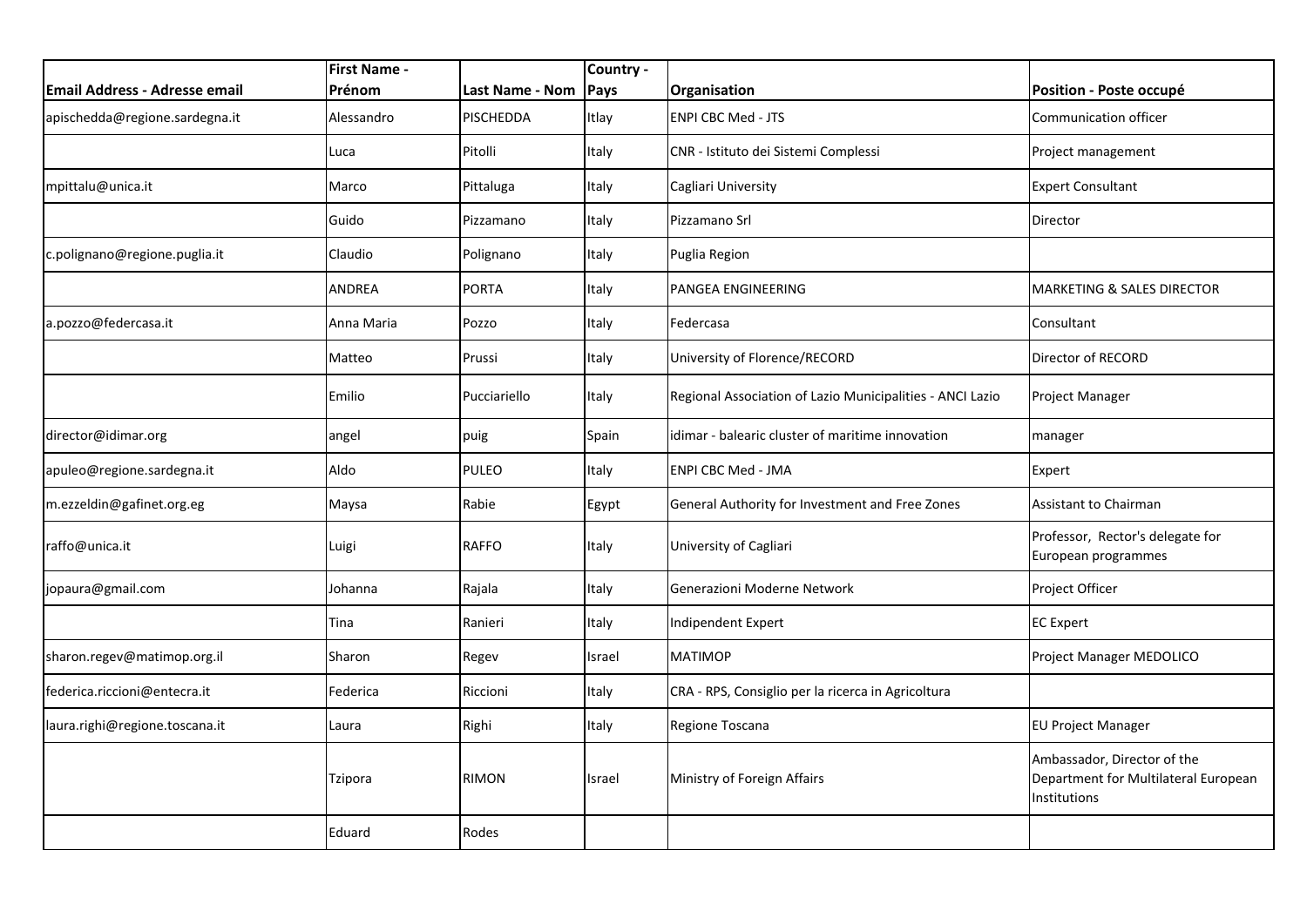|                                   | <b>First Name -</b> |                        | Country - |                                                                      |                                                                                |
|-----------------------------------|---------------------|------------------------|-----------|----------------------------------------------------------------------|--------------------------------------------------------------------------------|
| Email Address - Adresse email     | Prénom              | <b>Last Name - Nom</b> | Pays      | Organisation                                                         | Position - Poste occupé                                                        |
|                                   | Elena               | Romano                 | Italy     | ISPRA. Italian Insitute for Environmental Protection and<br>Research | Researcher                                                                     |
| livio.rossi@sin.it                | Livio               | Rossi                  | Italy     | Information System for Agricultural development - SIN                | Remote Sensing and Foreign Business<br>Development Responsible                 |
| guido.e.rossi.unige@gmail.com     | Guido Emilio        | <b>ROSSI</b>           | Italy     | University of Genoa - CIRT                                           | Assistant project coordinator                                                  |
| crossi@regione.lazio.it           | Carlo               | Rossi                  | Italy     | Regione Lazio                                                        | Dirigente Area Cooperazione decentrata                                         |
| ferdinando.rossi@regione.lazio.it | Ferdinando          | Rossi                  | Italy     | Lazio Region                                                         | 145                                                                            |
|                                   | marco               | Rossi                  | Italy     | centro di musica antica pietà de' turchini                           | direttore generale                                                             |
| marco.fpsc@gmail.com              | Marco               | Rotunno                | Italy     | <b>FPSC</b>                                                          | <b>Head of Mission Jordan</b>                                                  |
| hrushedat@aseza.jo                | Hassan              | Rushedat               | Jordan    | ASEZA/ Aqaba Center of Excellence                                    | Director                                                                       |
| f.russo@arces.it                  | Fabrizio            | Russo                  | Italy     | Collegio Universitario ARCES                                         | executive director                                                             |
| dg-office@ccib.org.lb             | Rabih               | SABRA                  | Lebanon   | Chamber of Commerce, Industry and Agriculture of Beirut              | Director General                                                               |
| daniela.sacchiero@sgi-spa.it      | Daniela             | Sacchiero              | Italy     | SGI Studio Galli Ingegneria SpA                                      | Financial and Administrative Manager                                           |
|                                   | Giuseppe            | Sallemi                | Italy     |                                                                      |                                                                                |
| sebastianosalvato@hotmail.com     | sebastiano          | salvato                | Italy     | CELAC - Cultural Association for performing Arts                     | <b>Theatre Director</b>                                                        |
| flora.salvi@regione.sicilia.it    | <b>FLORA</b>        | <b>SALVI</b>           | Italy     | REGIONE SICILIANA Presidenza                                         | Dirigente U.O. di Staff al Dir. Generale<br>Dipartimento Affari Extraregionali |
| cristina.sanchis@gencat.cat       | Cristina            | Sanchis                | Spain     | Government of Catalonia - Ministry of Culture                        | <b>International Relations Policy Officer</b>                                  |
| sanchis_isavil@gva.es             | Isabel              | <b>SANCHIS</b>         | Sapin     | Generalitat Valenciana                                               | Head of EU Affairs department                                                  |
|                                   | Rimedia             | Sanna                  |           |                                                                      |                                                                                |
| lsantarossa@regione.sardegna.it   | Luca                | SANTAROSSA             | Italy     | <b>ENPI CBC Med - JTS</b>                                            | <b>Financial officer</b>                                                       |
| rsardi@regione.sardegna.it        | Raffaella           | SARDI                  | Italy     | <b>ENPI CBC Med - JTS</b>                                            | Project officer                                                                |
|                                   | Barbara             | Sarnari                | Italy     |                                                                      |                                                                                |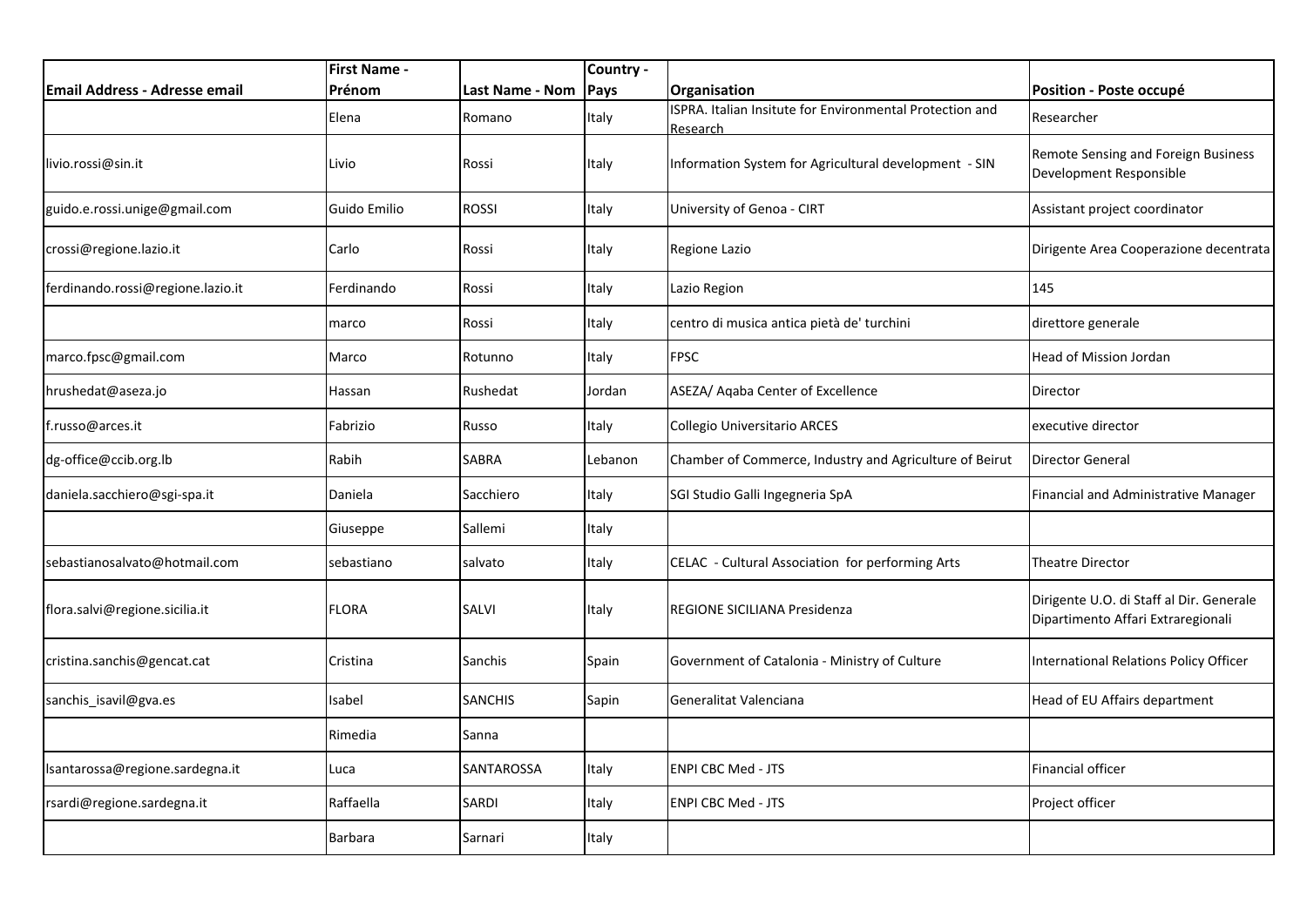|                                  | <b>First Name -</b><br>Prénom |                          | Country -     |                                                           |                                                           |
|----------------------------------|-------------------------------|--------------------------|---------------|-----------------------------------------------------------|-----------------------------------------------------------|
| Email Address - Adresse email    | Pierpaolo                     | Last Name - Nom<br>Sarti | Pays<br>Italy | Organisation                                              | Position - Poste occupé                                   |
|                                  |                               |                          |               |                                                           |                                                           |
|                                  | Nicole                        | Satriani                 | Italy         |                                                           |                                                           |
| psau@regione.sardegna.it         | Paolo Carlo                   | Sau                      | Italy         | Regione Autonoma della Sardegna                           | Officer                                                   |
| nico.savarese@gmail.com          | Nicolò                        | Savarese                 | Italy         | Istituto Centrale per la Demoetnoantropologia (MiBAC)     | Consulente progetti europei                               |
| alberto.savastano@libero.it      | <b>ALBERTO</b>                | SAVASTANO                | Italy         | PARTENARIAT ETNA programe enpi                            | Personne à contacter                                      |
| giorgio.scavino@gmail.com        | Giorgio                       | Scavino                  | Italy         |                                                           | European Project Consultant                               |
|                                  | Marina                        | Scazzocchio              | Italy         |                                                           |                                                           |
| brunoschill@gmail.com            | Bruno                         | Schill                   | Lebanon       | ICU - Istituto per la Cooperazione Universitaria          | Project Manager of ENPI-CBCMED<br><b>ENSIAP project</b>   |
| msecchi@regione.sardegna.it      | Marco                         | Secchi                   | Italy         | Regione Autonoma della Sardegna                           | Director - International Affairs dpt                      |
|                                  | Luigi                         | Servadei                 | Italy         | Consultant for European programs in public administration |                                                           |
| GSETTANNI@INVITALIA.IT           | <b>GIUSEPPE</b>               | SETTANNI                 | Italy         | <b>INVITALIA S.P.A.</b>                                   | PROJECT MANAGER                                           |
| ale.sforna@libero.it             | Alessandro                    | Sforna                   | Italy         | University of Roma 3                                      |                                                           |
| e.sghaier@ongrc.org              | Amira                         | Sghaier                  | Italy         | ONG RICERCA E COOPERAZIONE                                | Directeur des Programmes                                  |
| jerome.sieurin@nicecotedazur.org | Jérôme                        | <b>SIEURIN</b>           | France        | Métropole Nice Côte d'Azur                                | european affairs officer                                  |
| ouidas@augustuscolor.it          | Ouida                         | Smit                     | Italy         | Augustuscolor                                             | Development                                               |
| s.soare@arces.it                 | Sorina                        | Soare                    | Italy         | <b>ARCES University College</b>                           | Assistant                                                 |
|                                  | David Alejandro               | Solano Grima             | Spain         | Centre Tecnològic Forestal de Catalunya                   | Directeur de la Coopération<br>Internationale             |
| asoleiman@aseza.jo               | Aiman                         | SOLEIMAN                 | Jordan        | Aqaba Special Economic Zone Authority                     | Manager of BEN HAYYAN<br>Agaba International Laboratories |
| flavia.sollazzo@icu.it           | Flavia                        | Sollazzo                 | Italy         | ICU - Istituto per la Cooperazione Universitaria          |                                                           |
|                                  | Mariangela                    | Soraci                   | Italy         | <b>ISPRA</b>                                              |                                                           |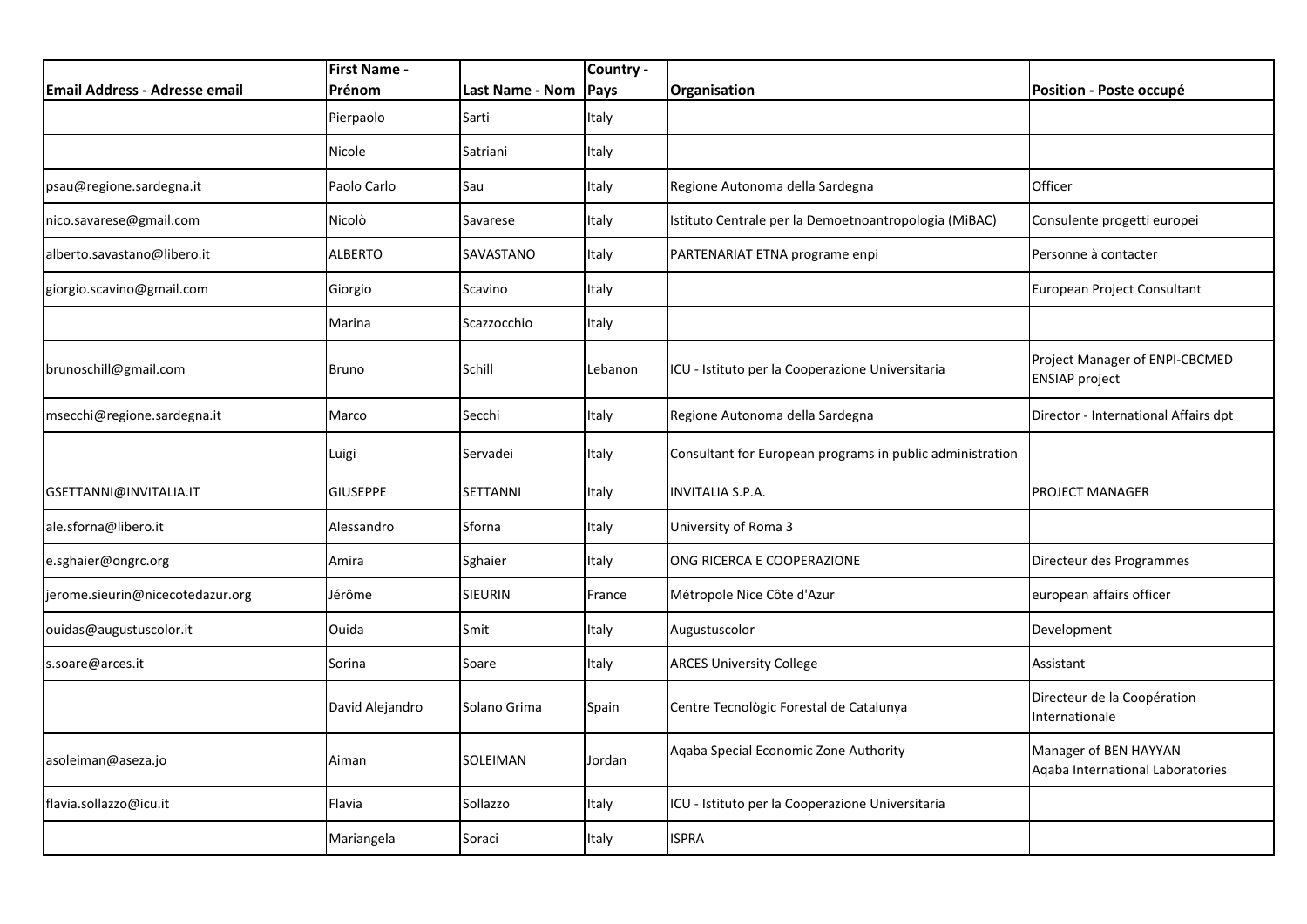| <b>Email Address - Adresse email</b>   | <b>First Name -</b><br>Prénom | Last Name - Nom | Country -<br>Pays | Organisation                                   | Position - Poste occupé                                   |
|----------------------------------------|-------------------------------|-----------------|-------------------|------------------------------------------------|-----------------------------------------------------------|
| albert@cnsconsultores.com              | Albert                        | SORROSAL        | Spain             | <b>RCBI</b>                                    | Expert                                                    |
| marco.spada@savethechildren.it         | Marco                         | Spada           | Italy             | Save the Children Italia                       | <b>Institutional Donors Coordinator</b>                   |
| domenico.spampinato@regione.sicilia.it | Domenico                      | Spampinato      | Italy             | Regione Siciliana                              |                                                           |
| i.spandos@rdfcm.gr                     | Ioannis                       | Spandos         | Greece            | Regional Development Fund of Central Macedonia | IT                                                        |
|                                        | Dimitris                      | Spyrou          |                   |                                                |                                                           |
| Anna.STRZASKA@eeas.europa.eu           | Anna                          | Strzaska        |                   | <b>European External Action Service</b>        | <b>Head of Sector</b>                                     |
|                                        | Carmine                       | Sulpizi         | Italy             | Italia Creativa                                | Director                                                  |
| nada.sweidan@undp.org                  | Nada                          | Sweidan         | Lebanon           | <b>UNDP</b>                                    | Programme Associate Social<br>Development Portfolio       |
| y.tabet@unesco.org                     | Youmna                        | Tabet           | France            | <b>UNESCO</b>                                  | Spécialiste de programme, Centre du<br>patrimoine mondial |
| silvia.taglietti@icu.it                | silvia                        | taglietti       | Italy             | ICU Istituto per la Cooperazione Universitaria | Project Area                                              |
| clint.tanti@gov.mt                     | Clint                         | <b>TANTI</b>    | Malta             | Office of the Prime Minister                   | Officer                                                   |
| carme.tarrago@porttarragona.cat        | Carme                         | Tarragó         | Spain             | TARRAGONA PORT AUTHORITY                       | Head of Studies and Innovation<br>Department              |
|                                        | Ivo                           | Tartaglia       | Italy             | Tecnopiani I. C. srl                           | Projects Coordinator                                      |
| mtavares@ualg.pt                       | <b>MIRIAN</b>                 | <b>TAVARES</b>  | Portugal          | UNIVERSITY OF ALGARVE                          | <b>ASSOCIATE PROFESSOR</b>                                |
|                                        | Federico                      | Tedeschini      | Italy             |                                                |                                                           |
| monica.tesone@tiscali.it               | Monica                        | Tesone          | Italy             | Differenza Donna NGO                           | consultant                                                |
|                                        | Giuliana                      | Tocco           | Italy             |                                                |                                                           |
|                                        | Diana                         | Toppetta        | Italy             | UIL                                            | Official International Department                         |
|                                        | Antonio                       | Torregrosa      | Spain             | Valenciaport Foundation                        | <b>Proyects Director</b>                                  |
| toumazi.toumazis@ucy.ac.cy             | Toumazis                      | Toumazi         | Cyprus            | NIREAS-IWRC, University of Cyprus              | Researcher                                                |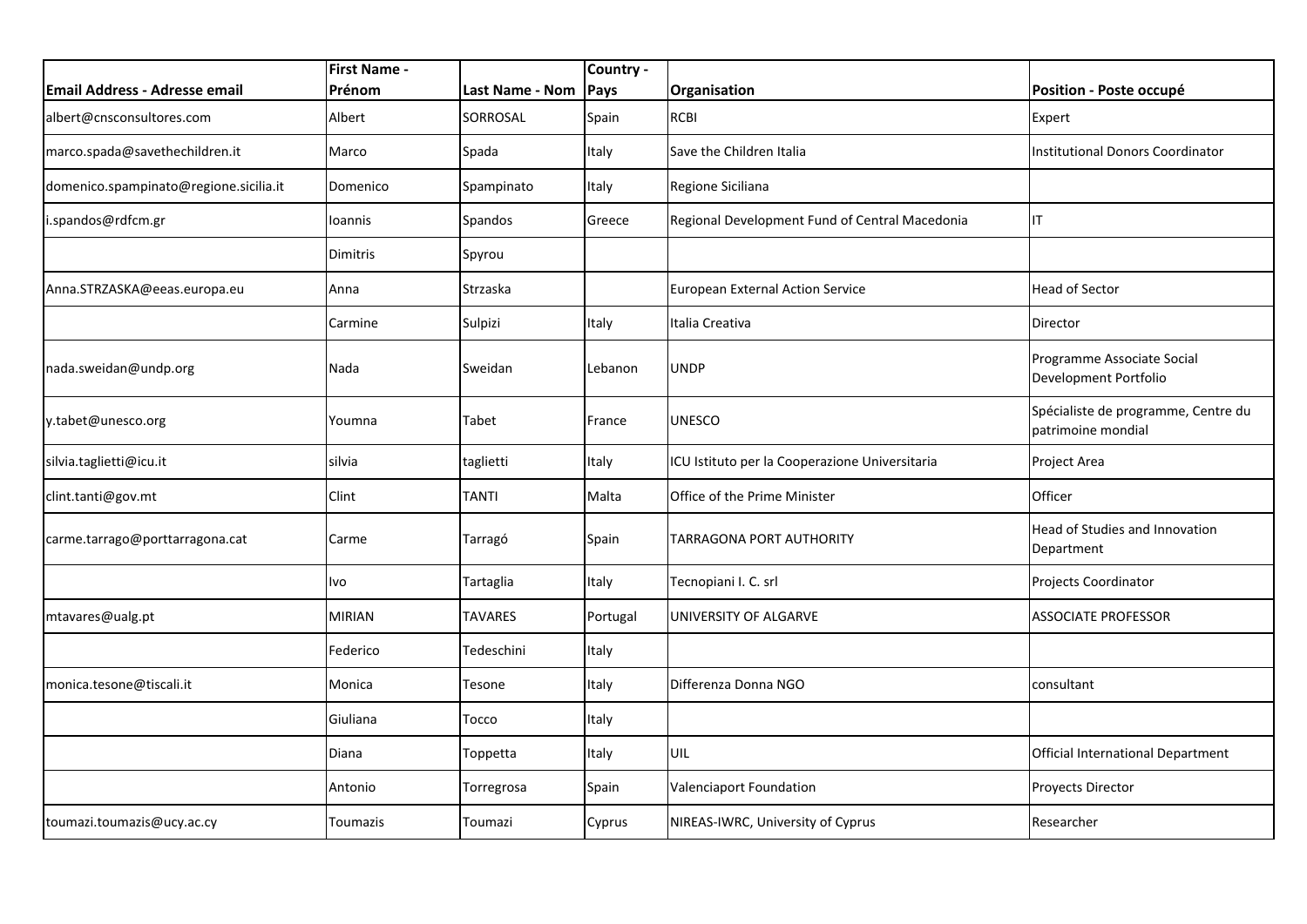|                                      | First Name - |                 | Country - |                                                          |                                                                    |
|--------------------------------------|--------------|-----------------|-----------|----------------------------------------------------------|--------------------------------------------------------------------|
| <b>Email Address - Adresse email</b> | Prénom       | Last Name - Nom | Pays      | Organisation                                             | Position - Poste occupé                                            |
| mariadina.tozzi@regione.toscana.it   | Maria Dina   | <b>TOZZI</b>    | Italy     | <b>Tuscany Region</b>                                    | Head of Managing Authority, ETC<br>Maritime France-Italy Programme |
| anna.tramonti@avsi.org               | ANNA         | TRAMONTI        | Italy     | <b>AVSI FOUNDATION</b>                                   | <b>DESK OFFICER</b>                                                |
| trenta@sudgestaid.it                 | Elisabetta   | Trenta          | Italy     | Sudgestaid S.C.a.R.L.                                    | Project Manager                                                    |
|                                      | Vincenzo     | Triviglio       | Italy     |                                                          |                                                                    |
|                                      | Massimiliano | Troise          | Italy     |                                                          |                                                                    |
|                                      | Corrado      | Trombetta       | Italy     |                                                          |                                                                    |
| sandra.tucci@beniculturali.it        | Sandra       | Tucci           | Italy     | Ministero per i beni e le attività culturali             | storica dell'arte                                                  |
|                                      | Oppus        | Umberto         | Italy     | <b>ANCI Sardegna</b>                                     | <b>General Director</b>                                            |
| daniel.valero@umh.es                 | Daniel       | Valero          | Spain     | University Miguel Hernández                              | <b>University Professor</b>                                        |
| evazquez@funditec.es                 | Eri          | Vazquez         | Spain     | <b>FUNDITEC</b>                                          | <b>DIRECTOR</b>                                                    |
|                                      | Gerarda      | Ventura         | Italy     | <b>Euromed Platform of NGOs</b>                          | Vice President                                                     |
| g.verginelli@halieus.it              | Gabriele     | Verginelli      | Italy     | Haliéus                                                  | Project Assistant                                                  |
|                                      | Gino         | Verrocchi       | Italy     | <b>COPE</b>                                              | Project Manager                                                    |
| fventroni@regione.sardegna.it        | Francesco    | Vetroni         | Italy     | CRP Regione Sardegna                                     |                                                                    |
|                                      | Fulvio       | Vicenzo         | Italy     | COSPE - Cooperazione per lo Sviluppo dei Paesi Emergenti | <b>General Secretary</b>                                           |
| andrea.vigevani@icu.it               | Andrea       | Vigevani        | Italy     | ICU - Institute for University Cooperation               |                                                                    |
| pau@catalunyavoluntaria.cat          | Meghann      | Villanueva      | Spain     | Fundació Catalunya Voluntària                            | Director - Peace and Human Rights<br>Programme                     |
|                                      | Jose         | Vincente        |           |                                                          |                                                                    |
| pvinci@regione.sicilia.it            | Patrizia     | Vinci           | Italy     | Regione Siciliana                                        | Dirigente                                                          |
| info@italytrames.eu                  | Ravaioli     | Virginia        | Italy     | TRAMES                                                   | Director                                                           |
|                                      | Vanessa      | Visentin        |           |                                                          |                                                                    |